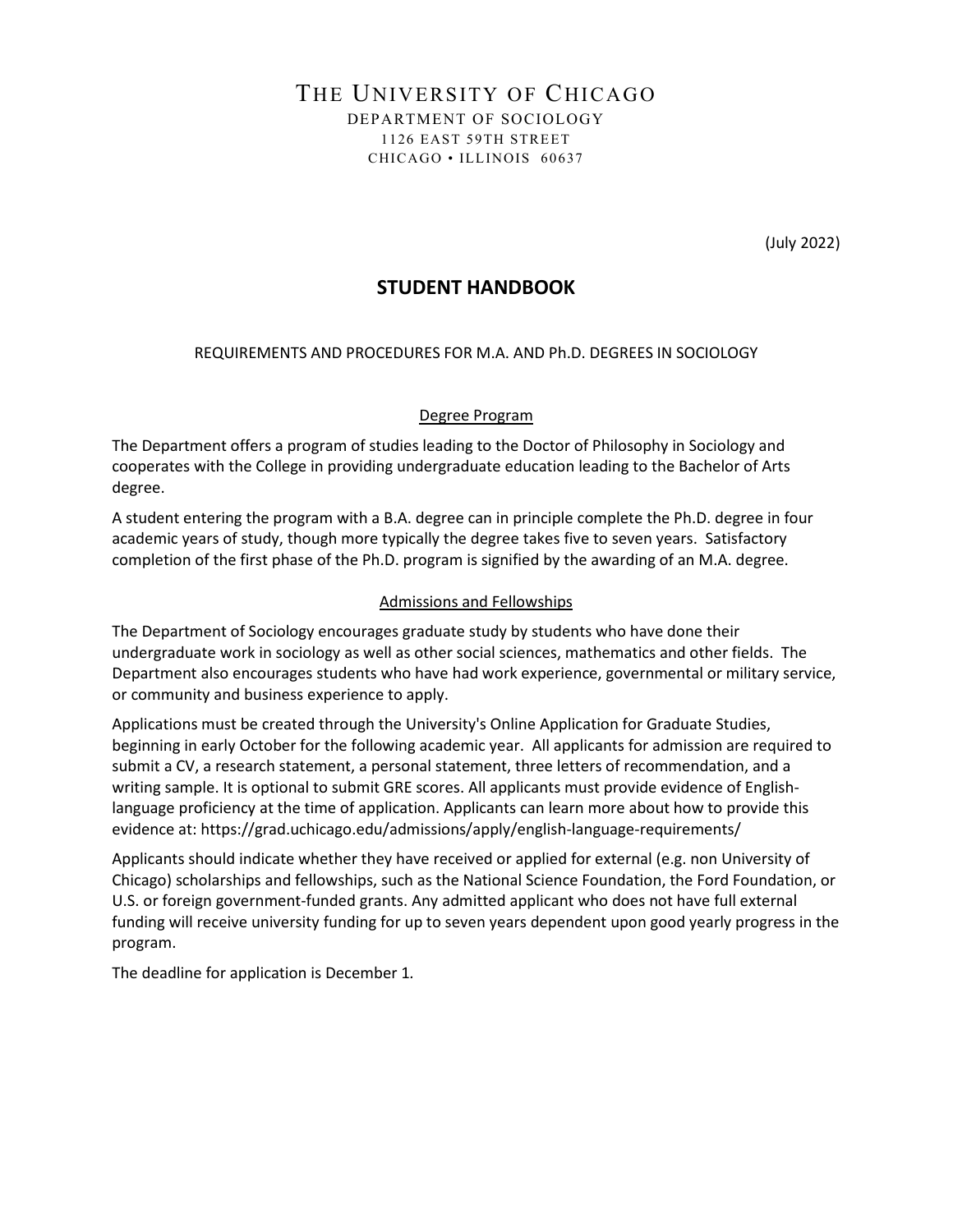## REQUIREMENTS FOR M.A. AND Ph.D. DEGREES

### **Milestones for making good progress in the Ph.D. program**

The Department of Sociology is invested in the success of all of our students. To help students be able to clearly evaluate their progress in the program, we have established a series of milestones that we expect students to meet for the duration of their enrollment in the Ph.D. program. Each year students will complete a progress report to help the department evaluate their standing in the program. This progress report will include: a current CV, drafts of conference papers/articles/chapters, and a current timeline for completing pending milestones.

### Formal Requirements for the Ph.D. Program

One part of making good progress in the Ph.D. program is meeting formal deadlines and completing required coursework. Here, we set out formal program requirements that carry the sanction of academic probation if not met on time. Students facing personal barriers to the timely completion of formal requirements may need to take an official leave of absence from the program. Please see "Academic Probation" and "Leave of Absence" for more details.

### *Pre-ABD Requirements*

- Complete five MA Examination courses with a grade of B- or higher and submit M.A. Examination petition [Year One/by end of Autumn Year Two with permission]
- Do not hold two or more incompletes or blank grades in the same quarter [All Years prior to ABD]
- Complete required coursework with a B average [Years One-Three]
- Submit qualifying paper/revisions to qualifying paper [Year Two-Three]
- Complete the Special Field requirements [Year Three]
- Complete at least three of the four required Mentored Teaching Experiences (MTEs) [Year One-Three]. Students who come to the Ph.D. program with an M.A. degree may begin to teach in Year 1. All other students are encouraged to do one to two mentored teaching experiences in Year 2 and two in Year 3. All MTEs must be completed prior to scheduling a dissertation defense.
- Submit an annual progress report to the Department each Spring [All Years]

### *Post-ABD Requirements*

- Complete remaining MTE(s). Students who have not completed four MTEs during their time in the program will not be able to schedule a dissertation defense
- Submit an annual progress report each Spring. Post-ABD students must show evidence of progress toward their dissertation research. Progress can take the form of: successfully defending a dissertation proposal, submitting a grant proposal for research funding (whether or not it was successful), submitting a chapter or article draft from dissertation research
- Hold an annual all-committee meeting within the one-year anniversary of the proposal defense (each year until graduation)
- All students are required to graduate by summer of Year 7 or face removal from the program

#### Informal Expectations and Encouragements for Good Progress

Another important part of making good progress in our Ph.D. program is about taking steps to create a strong research portfolio for a future career. These steps include building relationships with faculty members, participating in an intellectual community, and publishing research. Here we identify a timeline for how to build a strong portfolio as a sociological researcher.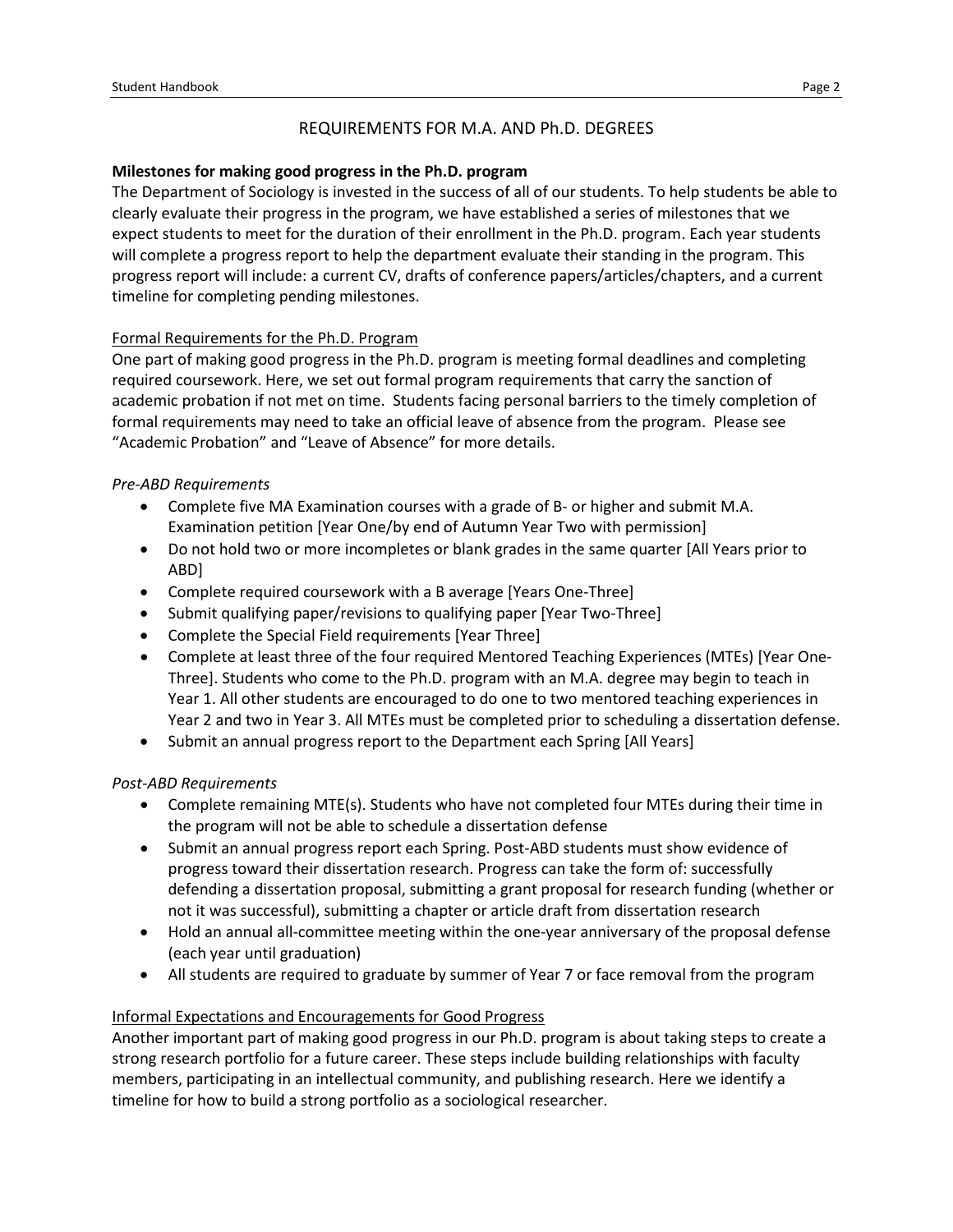- In Year 1 and Year 2 students should begin to develop a relationship with at least two faculty members. By Year 3, students should have a good idea of the two to four departmental faculty who will serve on their dissertation committee. To build these relationships, students should meet with faculty, take courses with faculty, and/or ask faculty to be readers on qualifying papers and special field exams.
- By Year 2, students are strongly encouraged to regularly attend a workshop in their area of interest. By Year 4, students should be presenting at a workshop once a year.
- By spring of Year 3, students should be able to show evidence of an article under review in a sociology journal and/or of a paper submitted to a professional conference.
- By spring of Year 4, students should have evidence of a published article or an article under submission or in the revision process. Articles may be solo-authored or co-authored. As students develop a publication portfolio, they are encouraged to prioritize having at least one article that is solo-authored or an article where the student is the first co-author/one of two equal cocontributors by the time they are on the job market.
- Starting in Year 2 or Year 3, students are encouraged to present at relevant conferences, such as, but not limited to, the annual meeting of the American Sociological Association, the Population Association of America, the Social Science History Association, and the Society for the Study of Social Problems.
- Students are encouraged to seek external and internal research grants and fellowships to support their research when appropriate.

*Where to Find Help*: To discuss these formal requirements or steps toward building a strong portfolio, students can seek advice from their faculty adviser(s). Faculty advisers are the best resources for planning coursework, for seeking information about fellowships and grants, for planning a teaching portfolio, and for compiling a dissertation committee. For questions or concerns about meeting deadlines and milestones, students are encouraged to meet with the departmental **Graduate Student Affairs Administrator (hence GSAA)**, or with the **Director of Graduate Studies (hence DGS).** The GSAA is a permanent staff member assigned to work with graduate students, and the DGS is a position held by a faculty member from the department. The DGS rotates usually every three years to a new faculty member. The DGS approves petitions from graduate students and manages the academic probation for graduate students. Finally, students are also able to meet with the Dean of Student's Office in the Social Sciences Division. Graduate students usually meet with the Dean of Student's Office to discuss issues such as leaves of absence, issues with university funding, or disciplinary actions.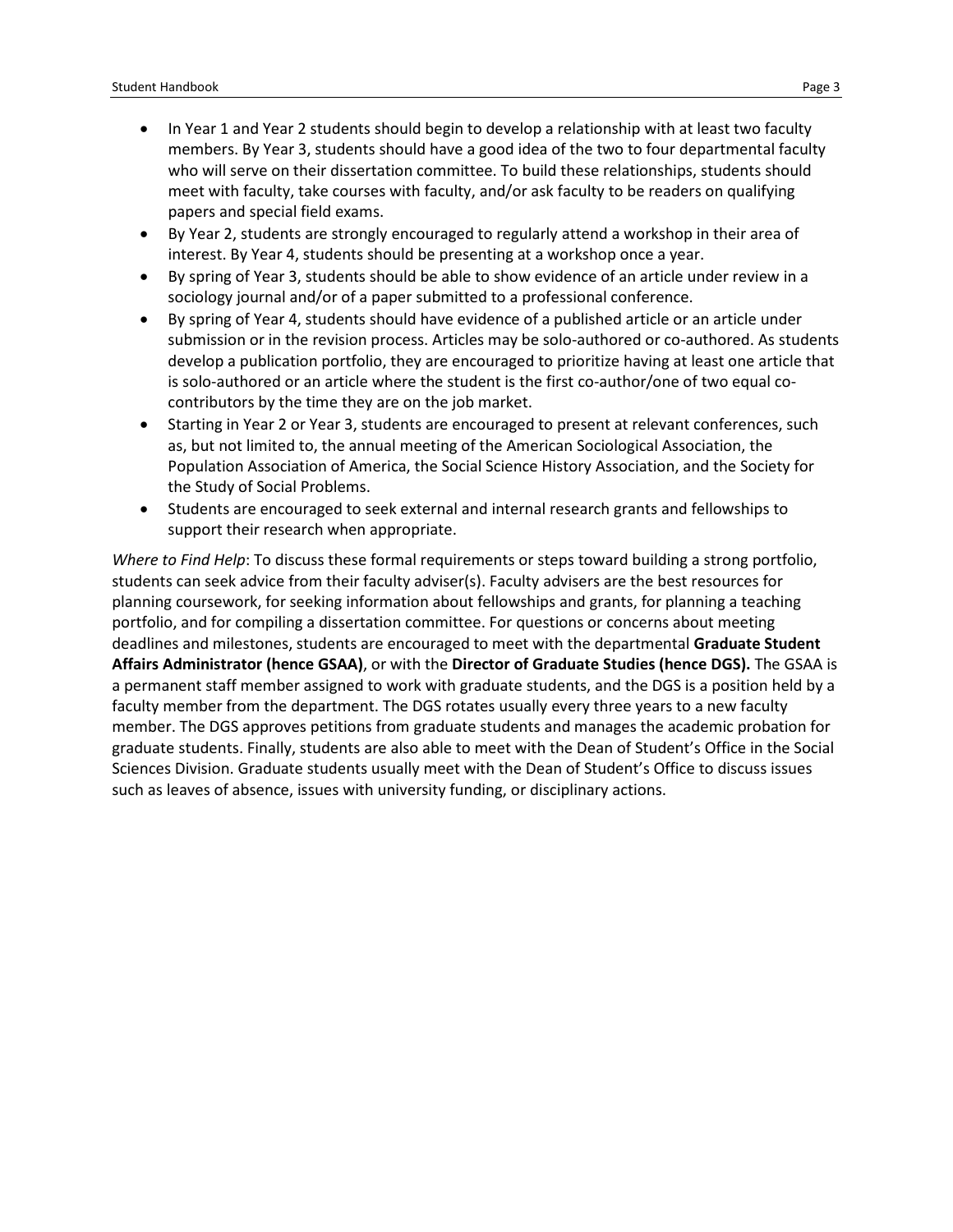#### Overview of General Requirements

- **1. Advisors**
- **2. Number of Courses Required**
- **3. Required Courses**
- **4. Statistics Requirement**
- **5. Grade Requirement**
- **6. Residency**
- **7. Leave of Absence / Time Off Policies / Accommodations**
- **8. Mentored Teaching Experiences (MTEs)**
- **9. M.A. Examinations Requirement**
- **10. The M.A. Degree**
- **11. Qualifying Paper**
- **12. Special Field Requirement**
- **13. Ph.D. Dissertation Proposal**
- **14. Admission to Candidacy for the Ph.D.**
- **15. Dissertation Defense and Graduation**
- **16. Academic Probation**

#### **1. Advisors**

We expect Sociology Ph.D. students to be responsible and independently self-driven scholars. This includes establishing good working relationships with faculty by taking and excelling in their classes and seeking faculty advice during their office hours. In addition, the department has established a formal system of academic advising in which every student has a personal academic advisor to help plan their course of study, to discuss potential and actual research projects, and to discuss their progress in the program. There are three types of faculty advisors during the student's graduate school trajectory: a formal faculty advisor, a qualifying paper advisor, and a dissertation committee chair. They can all be the same person, or they can all be different.

For ease of initial orientation in the program and the university, students are upon arrival assigned a 1<sup>st</sup>year **formal faculty advisor** to serve as their contact person for the first year of their studies in the department. The role of the formal advisor is to counsel the student on all academic issues including the suitability of course options, study strategies, formulation of a teaching plan, and potential research projects. The administratively assigned faculty advisor can be changed at any point to a faculty member more aligned with the interest of the student (see below for procedure).

During the Spring quarter of Year 1, students are encouraged to **select a qualifying paper advisor** from among the Sociology faculty who will henceforth serve as their formal faculty advisor in all capacities. Naming the advisor for their qualifying paper before the summer following the first year will allow students to begin the process of identifying a qualifying paper topic in a timely fashion, including using a part of the summer between first and second years for initial qualifying paper research. The qualifying paper advisor should be decided at the latest by the end of second week Autumn quarter of Year 2. Unless the student effects a further change after the qualifying paper has been submitted, the qualifying paper advisor will remain in the role of formal faculty advisor until a dissertation chair is named by the student with the consent of the concerned faculty.

A **dissertation chair can be named any time after the qualifying paper has been submitted,** but must be named at the very latest in Spring quarter of Year 4 to help the student prepare a proposal and assemble a suitable committee. As soon as a dissertation chair is named, this person will assume all advising roles. It is possible to name two members of the faculty to serve conjointly as dissertation chairs.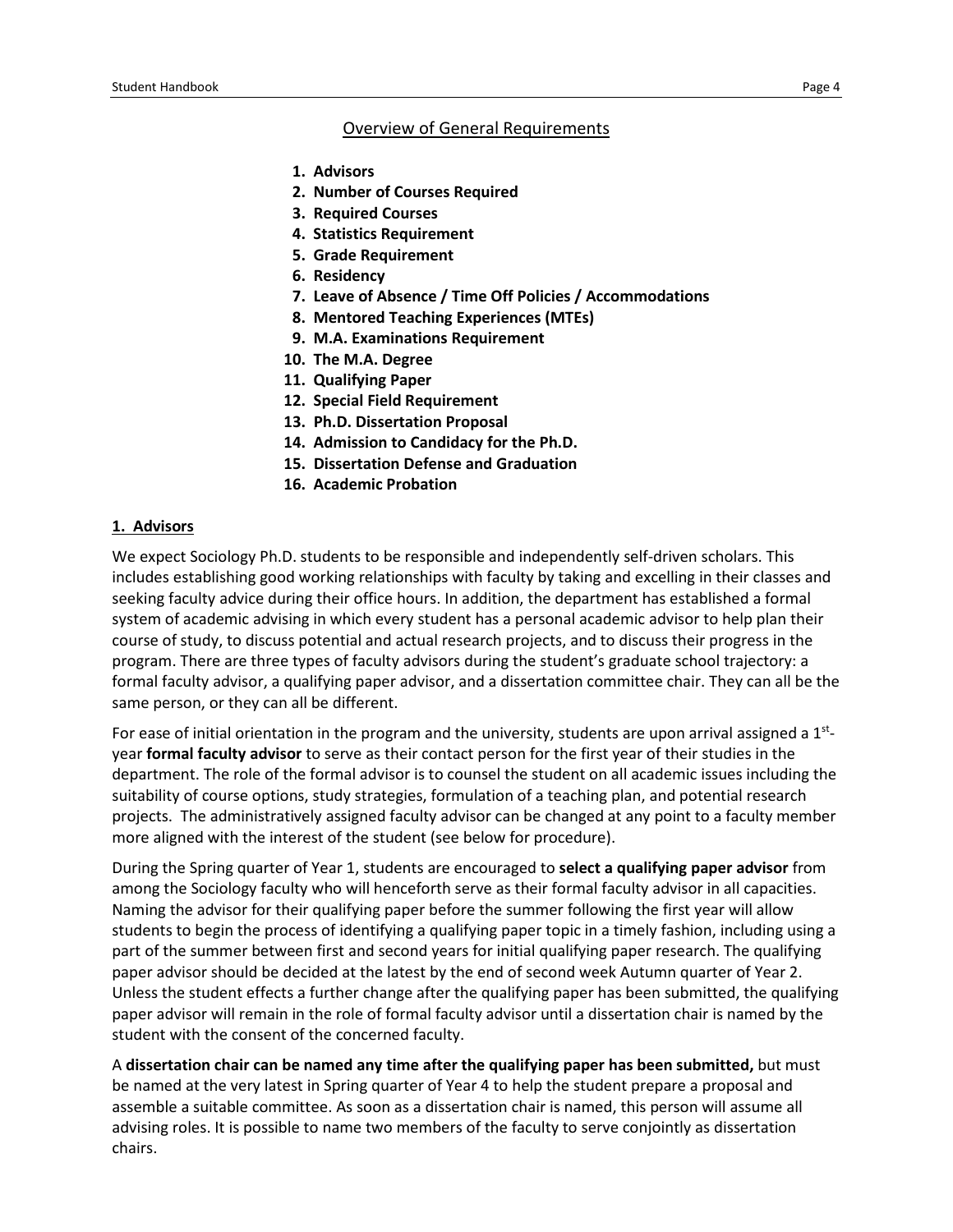Students should make contact with their advisors at least once per quarter during their office hours. The formal advisor also tracks the student's progress in the program and should be consulted as soon as potential delays in program progress become apparent. In such a case advisor and student can work together on remedies. Program delays that exceed the length of one quarter also need to involve the DGS (see "7. Leave of Absence…").

All **changes in advisors** must follow these steps. First, notify the old advisor of the change by e-mail and cc the Graduate Student Affairs Administrator (GSAA). Second, Declare the new advisor who has given her or his consent to the GSAA in writing and cc the new advisor.

# **2. Number of Courses Required**

Students matriculating at Chicago without a prior M.A. degree must pass eighteen courses at the level of B- or higher for the Ph.D. Nine of these must be passed at the B- or higher level for the M.A. These students are expected to complete nine courses in Year 1 and a total of eighteen by the end of Year 3. Students are expected to maintain a B average.

Students matriculating at Chicago who already have a master's degree (in sociology or another field) from another institution or who have a master's degree from Chicago in a field other than sociology must pass fifteen courses at the level of B- or higher for the Ph.D. degree. These students are expected to complete nine courses in Year 1 and fifteen by the end of Year 3. Students are expected to maintain a B average.

*Counting Language Courses toward the Requirement*: In general students are not able to count language courses toward their program coursework requirements. However, under special circumstances, exceptions are possible. In cases where students have a demonstrated need to learn a language in order to further a future dissertation project, students can petition the DGS to count up to two courses from an at least three-quarter sequence toward their coursework requirement in Year 2 or 3. For the petition, students must describe how this language sequence will benefit their future research, and secure support for this coursework plan for their faculty adviser in the form of an email. If the petition is granted, students must receive a quality grade of B- or higher in the two courses they wish to count toward their coursework requirement. In addition, students must pass, at the end of their language sequence, an exam demonstrating proficiency at the level needed for the dissertation research with a "P." The student must submit the result of this exam to the GSAA in order to receive credit toward the coursework requirement.

# **3. Required Courses**

- o History of Social Theory (SOCI 30003) taken in Year 1 or Year 2.
- $\circ$  A second theory course of the student's choice, taught by a member of the Department of Sociology (must be completed by Spring Year 3 – this applies to the 2020 and beyond entering cohorts)
- o Two statistics courses taken in Year 1 or Year 2
- o Pro-Seminar in Year 1 (SOCI 60020, non-credit, taken as pass/fail)
- o Principles in Year 1 (SOCI 30002)
- $\circ$  Five M.A. Examination courses in Year 1 (must include one course from the Theory/Knowledge Section)
- $\circ$  2<sup>nd</sup> Year Research Practicum with Faculty Adviser (Autumn or Winter)
- o 2nd Year Writing Seminar (SOCI 30006/Spring)
- o 3rd Year Dissertation Proposal Seminar (SOCI 40238/Winter)

Entering students are required to take SOCI 30002 Principles of Sociological Research during Year 1. Entering students must also register for and participate in the required non-credit first-year colloquium: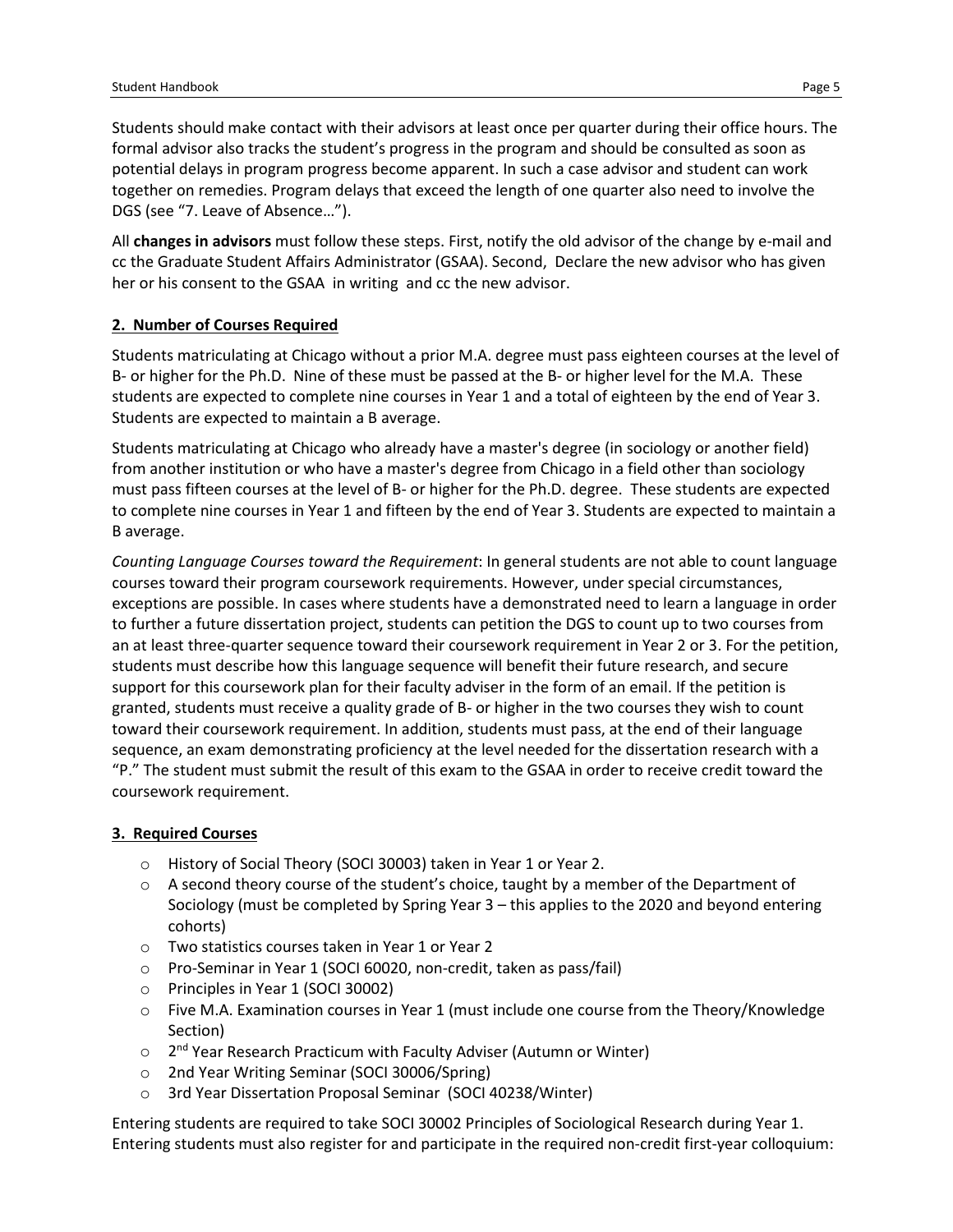SOCI 60020 1<sup>st</sup>-year Pro-Seminar: Research Questions and Design in Autumn of the first year of residence. The Pro-Seminar does not count toward the 18 required graded courses.

In Year 1 or Year 2, students must take SOCI 30003: History of Social Theory. In Year 2, all students must complete a Research Practicum with the faculty reader for their qualifying paper. Each faculty member has a unique course number assigned for this purpose. This course may be taken in Autumn or Winter of Year 2. In Spring of Year 2, students will use the Writing Seminar (SOCI 30006) to write up their qualifying papers, which are due at the end of the quarter. In Year 3, the Dissertation Proposal course helps students workshop their dissertation projects. It is usually offered in Autumn or Winter quarter. In a rare exception, a student can petition the DGS to take the Dissertation Proposal Course in Year 4, as long as there is support from their faculty adviser.

## **4. Statistics Requirement**

A basic literacy in statistical methods is necessary to read much of the sociological literature. For the Ph.D., therefore, all students are required to complete for graded credit two quarters of coursework in statistical methods in Year 1 or in Year 2. Students who fulfill this statistics requirement in Year 2 are expected to be pursuing other methods courses in Year 1 that will aid them in the development of their qualifying paper and the completion of one of their special field requirements.

*Statistics Course Options*: Students whose background in statistics is at or below that offered at the introductory course level are required to take SOCI 30004 and 30005 (Statistical Methods 1 and 2).

Those who have some knowledge of calculus may consider substituting STAT 22000 (Statistical Methods & Their Applications) for SOCI 30004. Those with a solid command of calculus (preferably multivariate) may consider the sequence of STAT 24400 and 24500 (Statistical Theory and Methods 1 & 2) as a substitute for the sociology sequence. This statistics-department sequence is preferable for students who may intend to taken an MS in statistics in parallel with a Ph.D. in sociology, or who wish to pursue a Certificate in Advanced Quantitative Methods from the Committee on Quantitative Methods in the Social, Behavioral, and Health Sciences.

Those who have successfully completed statistical coursework elsewhere at or above the level of SOCI 30004 and 30005 may fulfill the department's statistics requirement by taking at least two 40000-level courses covering advanced statistical techniques and/or applications in Year 1 or Year 2. Entering students should consult the department before registering as to which option is appropriate given their prior coursework and scholarly plans, since the sociology sequence starts in Winter while some of the alternatives start in the Autumn.

# **5. Grade Requirement**

In order to be admitted to the second year of study, a student must have letter grades posted in all nine first-year courses (P's, I's, R's are not counted) and must have a **B** average or better on the best seven grades.

Students are strongly discouraged from taking incompletes or blank grades in their courses except in cases of emergency. Students who hold more than two incompletes or blank grades at a time will be placed on academic probation.

# **6. Residency**

We expect students to be in residence in Chicago or its environs during the academic year until they are admitted to Ph.D. candidacy. Exceptions may be made to accommodate field research or specialized training, but those exceptions must be discussed with a student's academic adviser and approved by both the faculty adviser and the DGS.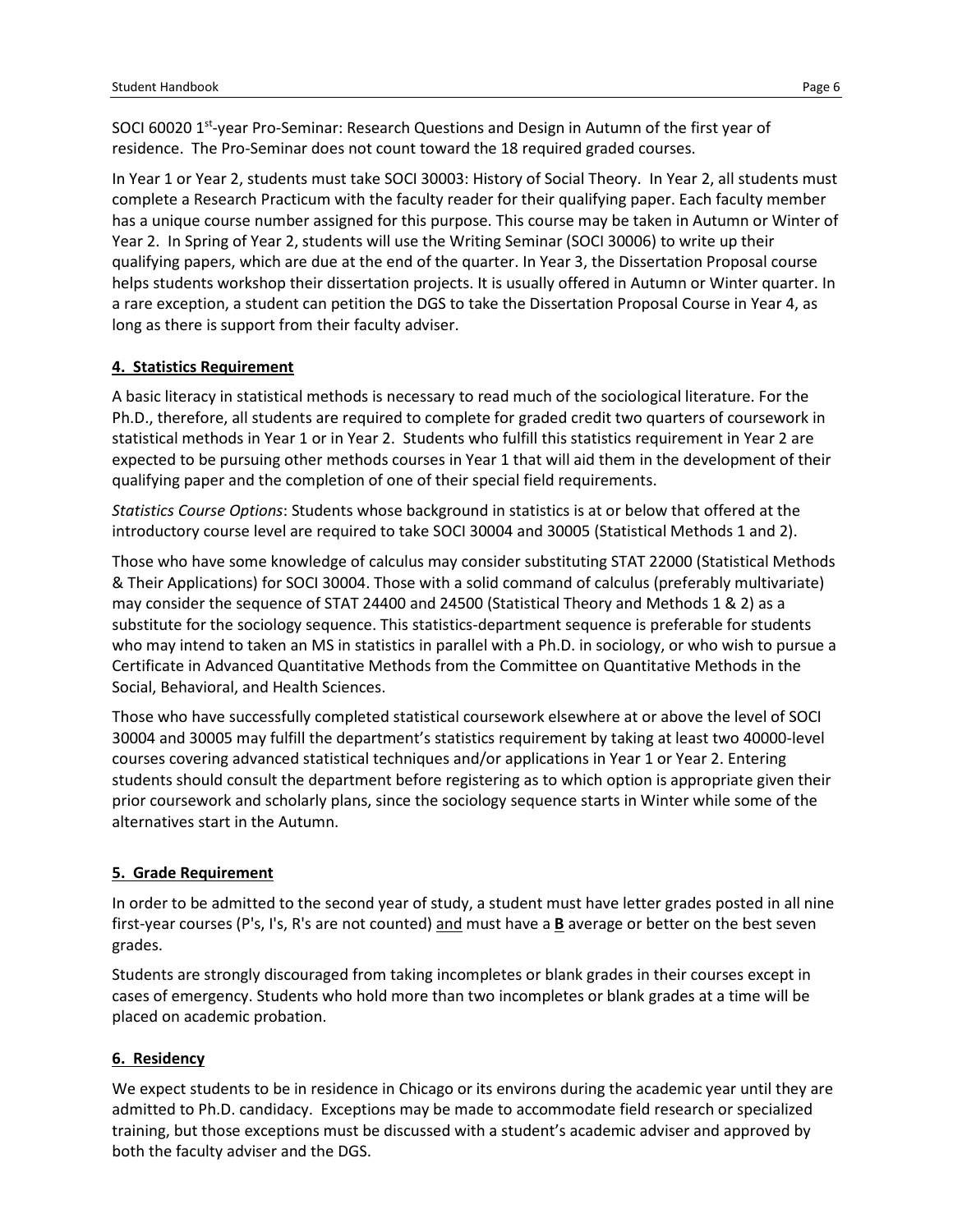Some circumstances, including medical emergencies, the birth of a child, or the need to provide care for a sick parent, present barriers to making timely progress. Students should familiarize themselves with the policies that will inform the related accommodations they can reasonably expect, especially the graduate student parent policy [\[found here\]](https://studentmanual.uchicago.edu/university-policies/graduate-student-parent-policy/) and the university-wide policy on voluntary leaves of absences [\[found here\]](https://studentmanual.uchicago.edu/academic-policies/voluntary-leaves-of-absence/).

Students must initiate conversations to plan for any leave period and work with the GSAA, the DGS, and their primary faculty advisor to align expectations about accommodations that can be made to their academic timeline in response. Students facing on-going mental or physical health issues will negotiate accommodations with guidance from Student Disability Services. In cases of significant and long-term personal or medical issues, students will work with the Dean of Students' Office about taking a leave of absence from the program.

## **8. Mentored Teaching Experiences (MTEs)**

Students are required to complete four mentored teaching experiences (MTEs) during their time in the program. MTEs are intended to help students form working relationships with faculty, to build students' skills with public speaking and presentation, and to develop students' capacity to teach a method or area of sociological inquiry effectively. Students will work with their advisers in Year 1 to develop an individualized teaching plan that details their goals for developing pedagogical experience in a particular area, such as sociological theory or statistical methods. The GSAA and the DGS will be responsible for matching students with MTE positions.

Four mentored teaching experiences will be TA-ships in a course taught by a faculty member of the sociology department. Students in the TA role will attend lectures, and will engage in varied kinds of interactions with students, which may include leading discussion sections, leading review sessions, supervising research assignments, grading papers and exams, among other roles. All of these engagements will be advised by the instructor(s) of record.

For students who seek to build a career in a teaching intensive university, the department will allow a fifth MTE in the form of a stand-alone course taught by the student or a co-taught course with a faculty member.

### *Timing of MTEs*

Students typically begin teaching in Year 2, though students who enter the program with an M.A. may be able to begin teaching in Year 1. Students are expected to complete three mentored teaching experiences by spring Year 3. The fourth teaching experience must be completed prior to scheduling a dissertation defense. Students who have not completed four mentored teaching experiences will not be allowed to defend their dissertation and graduate.

### **9. M.A. Examinations Requirement**

First-year Ph.D. students are required to take a total of **five** sociology (SOCI) courses designated as "exam courses" among their nine graded courses; designated exam courses will vary from year to year. The courses are divided into ten topic areas. Students are required to take one exam course from the Theory/Knowledge Section. For the remaining four courses, students select ONE course each from four additional subject areas. Students are not allowed to count multiple courses from the same subject area or to substitute in courses that are not on the list of designated exam courses for their cohort year.

Students are encouraged to complete the five exam courses in Year 1. However, as different courses are offered each year, a student may complete the fifth exam course in Autumn of Year 2. Failure to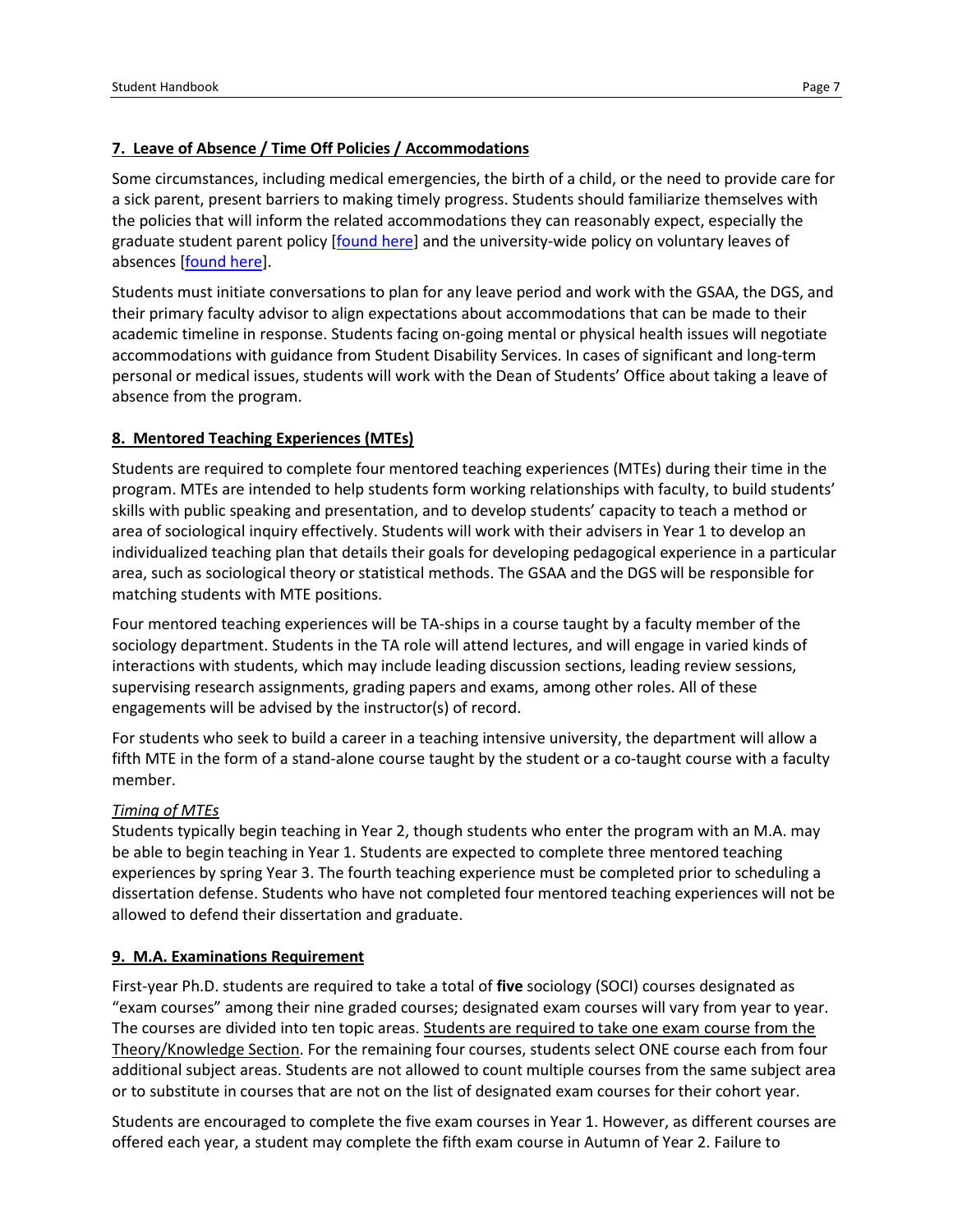## **10. The M.A. Degree**

The master's degree is awarded for completion of nine courses (including the required first-year courses) at the level of B- or higher and completion of the M.A. Examination requirements, including the petition process, as outlined in Appendix A.

To apply for the degree, the student should apply on-line via the Registrar's my.uchicago.edu website *by the beginning of the quarter in which the degree will be awarded* and inform the GSAA. Department certification that the student is eligible to take the degree must be given to the Office of the Dean of Students three and a half weeks before convocation. It is the responsibility of the student to make certain all requirements for the receipt of the degree have been fulfilled on time. If all requirements are not met by that date, the student is automatically dropped from the graduation list.

# **11. Qualifying Paper**

The qualifying paper should represent an *original* piece of scholarship or theoretical analysis and must be written in a format appropriate for submission to a professional publication. Note that the requirement is "publishable," not "published," although many recent papers have been presented at professional conferences and eventually published. The paper is prepared under the direct supervision and approval of a faculty member and may be written or revised in connection with one or more regular courses. Qualifying papers are single authored. Students entering with M.A. papers may petition to submit a supervised revision to meet the qualifying paper requirement.

In Autumn or Winter of Year 2, students must enroll in a supervised Research Practicum course with the faculty reader of their qualifying paper (see Special Field Requirement for more detail). By Friday of week 10 of Spring Quarter in Year 2, students must submit the final draft of their qualifying paper to the Graduate Administrator. The expectations for a final draft are such: the paper has undergone prior revision based on feedback from the required "2<sup>nd</sup> Year Writing Seminar" course, from a workshop or conference presentation, and/or from the faculty reader and other faculty in the department.

Following the model of a journal submission, the final draft sent to the GSAA must be accompanied by a one-page cover letter, addressed to the faculty reader, that gives a short overview of the paper and a detailed plan for which journal the student plans to submit the paper in Year 3. Students should identify the accepted word count at the selected journal and edit their paper accordingly. Students who miss the above deadline will be placed on academic probation.

The faculty reader is expected to return the results to the GSAA within one month of the due date. The results can be: accept without revision, conditionally accept with minor revisions, revise and resubmit (major revisions), or fail. Conditional accepts and revise and resubmits will be accompanied by feedback for revision. A failing grade will result in a terminal MA and withdrawal from the program.

Any requested revisions to the qualifying paper must be submitted to the GSAA by October 1 Year 3. Students must include a one-page cover letter that details the changes they have made to the paper. Students who miss this October 1 deadline will be placed on academic probation.

# **12. Special Field Requirement**

Ph.D. students are required to demonstrate competence in two special fields. One special field demonstrates substantive competency in a field of study (the "Substantive" Special Field), and the second demonstrates methodological competence (the "Methods" Special Field). This change takes effect with the 2021 cohort.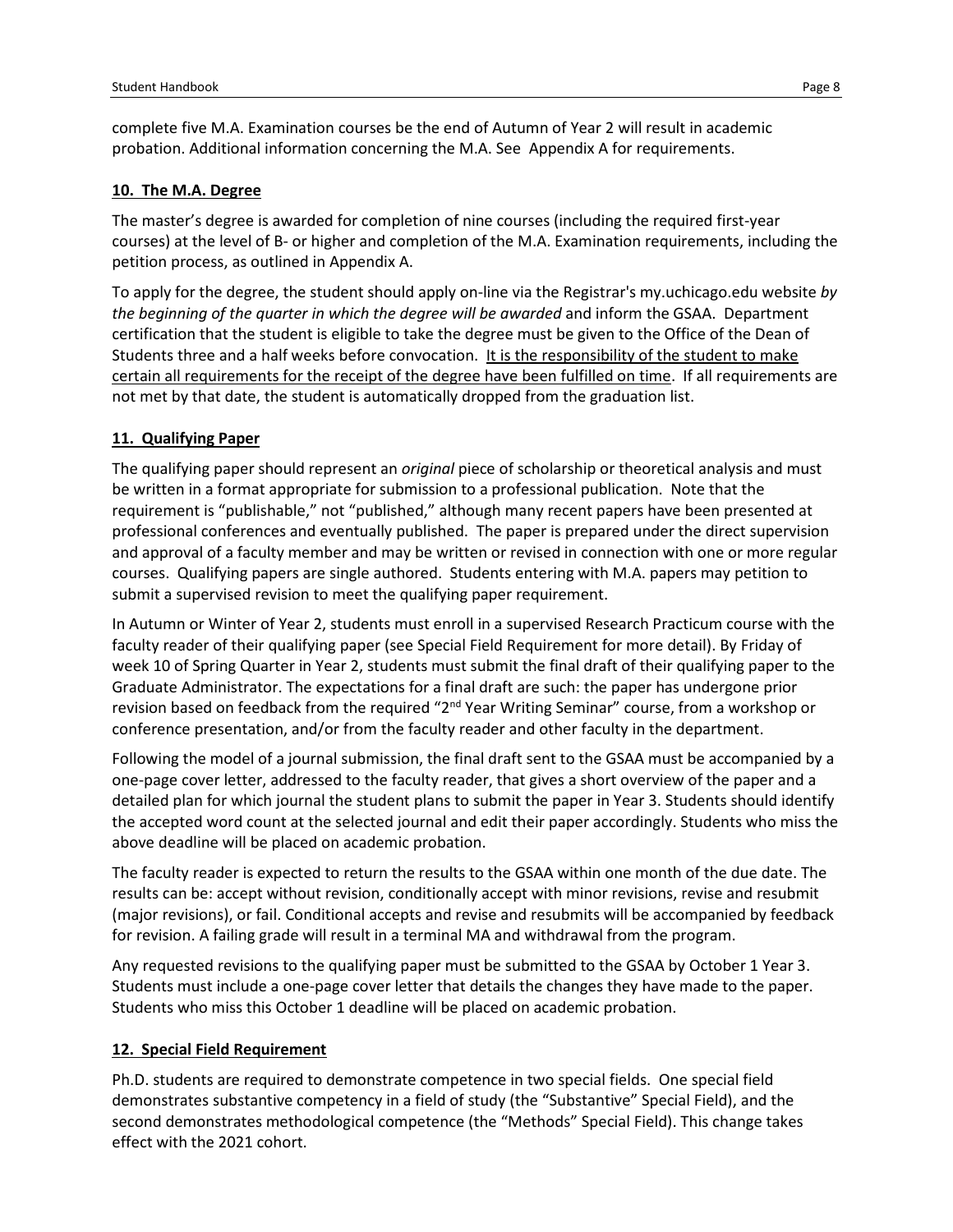The Special Field Requirement is to be met no later than the end of the third year of graduate study. Failure to complete both special fields by Friday of week 9 of Spring Quarter Year 3 will result in students being placed on academic probation. There may be exceptions for students who are unable to complete a required methods course for the special field sequence – though this must be resolved by Friday of week 9 of Autumn Quarter Year 4. Students must complete the M.A. Examinations requirement before meeting the Special Field Requirement.

Results for Special Fields can be Honors, Pass, Conditional Pass, Fail. A Conditional Pass on a Special Field must be made up before the end of the quarter following the quarter in which the examination was taken.

A. *The Substantive Special Field*. This requirement may be met in two ways: by examination or with a review essay. Both options are prepared on an individual basis in the fields of sociology in which the student wishes to develop research competence and should be related to the subject of the subsequent Ph.D. dissertation. Each exam/review essay special field must be overseen by two faculty readers of the student's choice (see "Procedures" in Appendix C). The examination or essay covers both theoretical and substantive materials. Preparation takes the form of specialized courses and seminars, supplemented by independent study and reading. For either the exam or essay, the student must first construct a bibliography to be approved by both faculty readers; readers must also agree in advance to either the examination or review essay format.

Examples of previously approved bibliographies are kept on file in the department office and can be made available to other students upon request. In recent years, the fields most commonly taken are urban sociology, organizational analysis, sociology of gender, sociology of education, culture/STS/ knowledge, sociology of health and medicine, economic sociology, political sociology, stratification, social movements/change, and sociology of religion.

B. *The Methods Special Field*. The methods special field requirement consists of a sequence of five courses: Three methods courses (e.g. Computational Content Analysis, Ethnography), a Year 2 Research Practicum course with the faculty reader for the qualifying paper, and the  $2^{nd}$  Year Writing Seminar. The result is the student's qualifying paper, a final draft of which is due at the end of Spring Year 2.

Coursework (3 courses): The three courses chosen in partial fulfillment of the special field requirements should develop the methodological competence required to conduct their qualifying paper and dissertation research. Students should plan this coursework in consultation with their adviser and with their research plan they develop in Year 1. Students are expected to take at least 2 methods courses in Year 1 and/or 2 (depending upon when they take statistics), and to complete the third course no later than spring of Year 3. *Note: The two required statistics courses cannot be counted toward this requirement.* 

Research Practicum (1 course): In Autumn or Winter of Year 2, students must register in a supervised Research Practicum course with their faculty reader for their qualifying paper. The timing of this course will depend upon the student's data collection progress for the qualifying paper. Each faculty member has a unique course number for this purpose. Students are expected to consult with their faculty advisor about their research project by the end of Year 1. They may spend the summer of that year collecting data. The practicum course itself should be spent analyzing these data and constructing an argument.

 $2^{nd}$  Year Writing Seminar (1 course): Students will use the required  $2^{nd}$  Year Writing Seminar to write-up the results of their qualifying paper.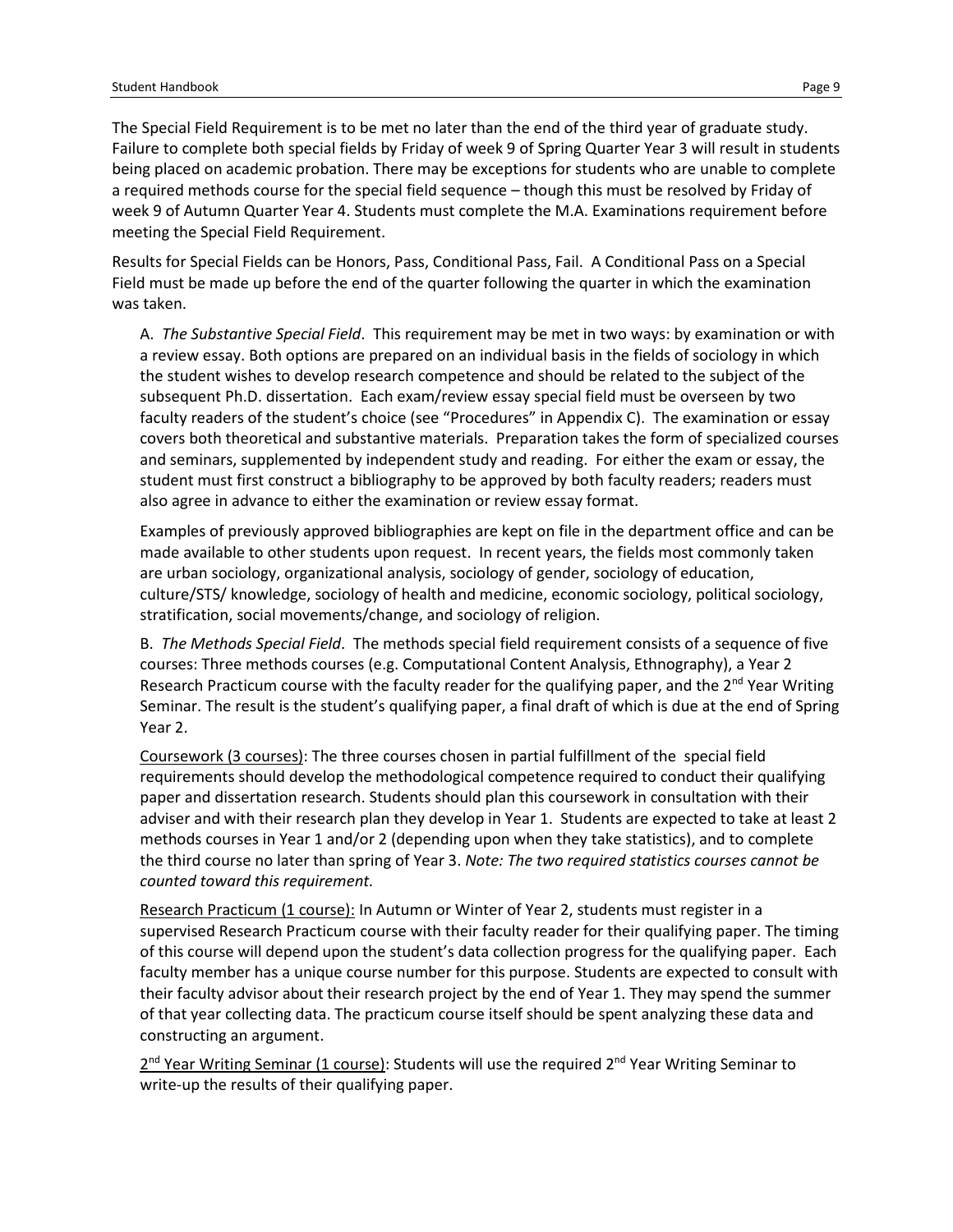Upon the completion of these five courses, students must file for the acceptance of their Methods Special Field. Students who do not file for acceptance by the end of Spring Year 3 will be placed on academic probation.

#### **13. Ph.D. Dissertation Proposal**

The Ph.D. dissertation is judged by its contribution to sociological knowledge and the evidence that it shows of a candidate's ability to carry out independent research. Students are strongly encouraged to consult with their dissertation advisor on the timing and expectations for a proposal defense, as expectations vary based on methods. For some projects, a proposal defense comes after some preliminary data collection. For other projects, a proposal defense occurs prior to the start of research. Taking this variation into account, the department has set the hard deadline for advancing to candidacy at the Friday of week 9 of Autumn Quarter Year 5 – though we strongly encourage students to be ABD by Friday of week 9 of Spring Quarter in Year 4. Students who do not meet the Year 5 deadline will be placed on academic probation.

All dissertation proposals should include a timeline that marks deadlines for collecting and analyzing data, writing up results, going on the job market, and graduating. No graduation date can be later than Summer Quarter Year 7. Student should also include a budget and plan for funding their research (if appropriate). Students may choose to use the National Science Foundation Doctoral Dissertation Improvement Fellowship – a research grant that is open to all students regardless of citizenship status – as a possible model for a dissertation proposal.

Normally, a Ph.D. thesis committee consists of a chair plus minimally two but up to four additional faculty members. At least two members of the dissertation committee, including the committee chair, must be voting members of the Sociology Department at the time that the proposal is defended. In cases where the chair retires or leaves the University, a co-chair must be designated from the current department faculty. Students may include faculty from other departments and schools on their thesis committee where they have special competence and relevant interests.

The proposal is subject to review by the faculty committee to determine whether the project is feasible and to assist the development of the research. Guidelines for preparation of the proposal are given in Appendix D.

Early in the development of a Ph.D. thesis, a hearing of at least one hour is held with the student and the members of the committee, plus any additional interested faculty. At this hearing, the student's proposal is accepted if it meets departmental standards. Graduate students are given assistance in modifying, focusing, or expanding their research plans. It is essential that the student pass all other requirements before the Ph.D. proposal hearing is held. It is also expected that the dissertation committee will approve the proposal before the hearing is scheduled.

The student should distribute copies of the proposal to committee members. The proposal should also be submitted to the GSAA in electronic format plus one printed copy at least ten days, preferably two weeks, before the hearing. The cover page should follow the format available in the Department office and specifically should include a list of the members of the dissertation committee. The printed copy of the proposal is kept on file in the department; the electronic copy is available upon request to other interested sociology faculty.

Additional information on the proposal hearing is given in Appendix D.

#### *Yearly All-Committee Meeting for ABD students*

Students who have advanced to candidacy are required to hold an all-committee meeting by the oneyear anniversary of their proposal defense for the duration of their time in the program. The allcommittee meeting is a chance for students to update faculty on research and writing progress and to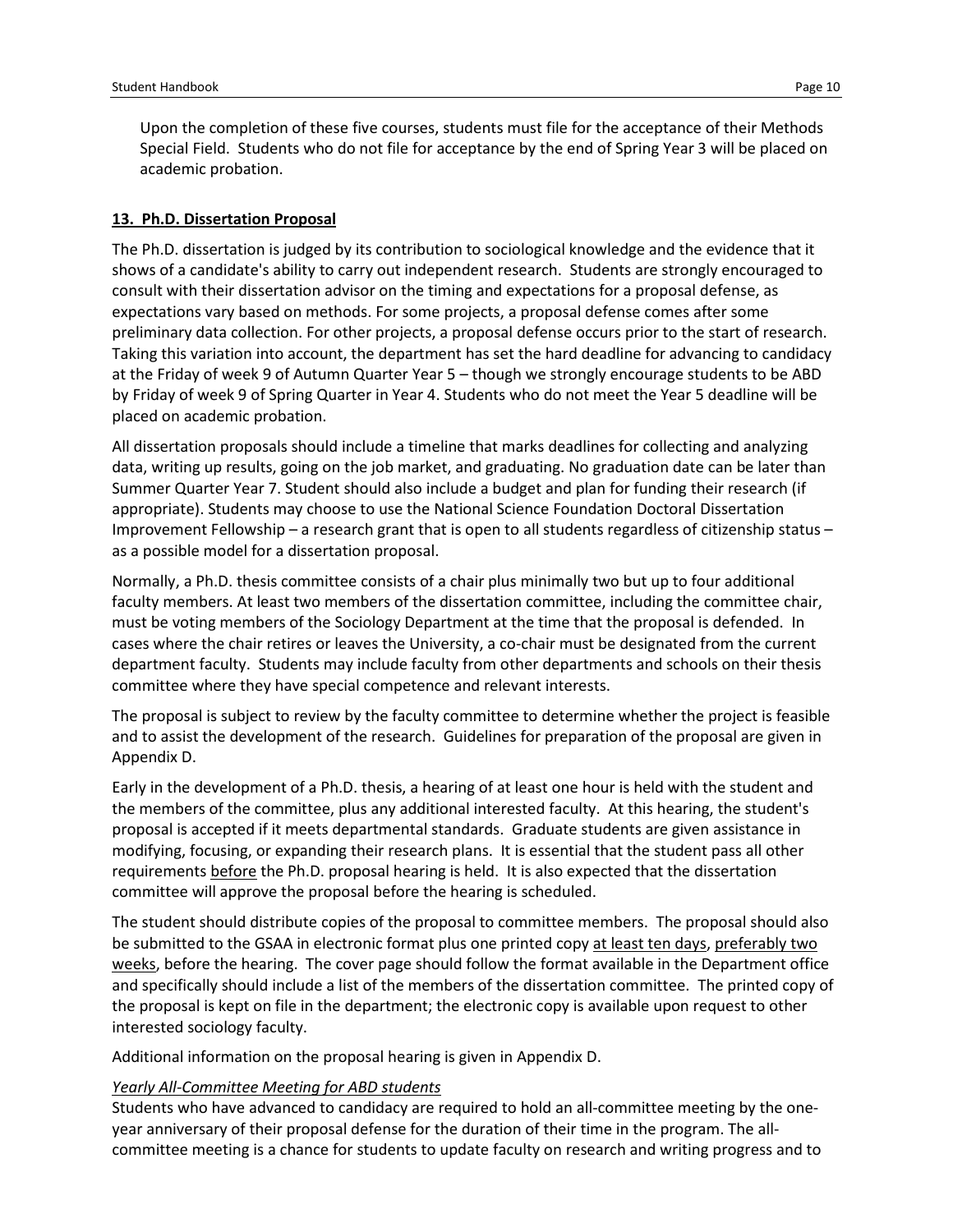address any issues that may have arisen. Students should also discuss their publication progress and their plans for the job market. Student who have scheduled a dissertation defense do not need to schedule an additional all-committee meeting.

Prior to the meeting, students should circulate to their committee members: a current CV, a summary of research progress to date, a chapter draft or conference paper from the dissertation research, and an up-to-date timeline for completion.

#### **14. Admission to Candidacy for the Ph.D.**

Upon formal acceptance of the dissertation proposal and completion of the other requirements listed above, the Department recommends that the Division of the Social Sciences admit the student to candidacy for the Ph.D. degree.

#### **15. Dissertation Defense and Graduation**

Students are expected to successfully defend their dissertation and graduate no later than Summer Quarter Year 7. Students should meet with the GSAA to prepare for the process of filing a dissertation within the quarterly departmental and university graduation deadlines. Students who do not defend and graduate by Summer Quarter of Year 7 will be removed from the program.

Students who have advanced to candidacy and later encounter serious research difficulties that necessitate a change to their approved research design may petition for an 8<sup>th</sup> year of enrollment and funding on or before Friday of week 9 of Spring Quarter in Year 6. Please note: *Students who have an incidence of academic probation on their record will not be eligible to submit a petition.*

To petition for an  $8<sup>th</sup>$  year of enrollment and funding, students must submit to the DGS a 3-5 page document that includes a project summary/progress to date, an explanation of the research issue, and a revised research plan that details how the student plans to resolve the issue. The petition must also include a current CV, a revised timeline for a dissertation defense and graduation by Summer Quarter Year 8, and a letter of support from the dissertation adviser.

Petitions will be subject to an all-faculty vote and are contingent upon the student's record of progress in the program. As an  $8<sup>th</sup>$  year of enrollment and funding is intended only for exceptional circumstances, students should have a contingency plan in place if their petition is rejected.

#### *Defense*

The final Ph.D. oral examination is scheduled after the draft of the thesis has been approved by the committee chair and other committee members. The student sets the date and time of the defense with the dissertation committee members and informs the GSAA of the schedule; a room is then assigned by the Department for the defense. An abstract of no more than 350 words is to be submitted, along with the cover page and table of contents of the dissertation, to the GSAA by email attachment (MSWord or pdf document) no less than one full week before the defense. These items are included in an announcement of the defense to the department's faculty.

It is required that the dissertation committee chair and at least two additional committee members be present with the student for the defense unless there are special circumstances. The student is responsible for ensuring that the arrangements for the defense meet departmental requirements.

#### *Dissertation submission*

The [Dissertation Office's website](https://www.lib.uchicago.edu/research/scholar/phd/) provides information on online submission of both the draft and final version of the dissertation as well as information on University-wide formatting requirements. The student is responsible for having the dissertation draft thoroughly copy-edited following acceptance by the dissertation committee and prior to submission to the Dissertation Office. The dissertation is to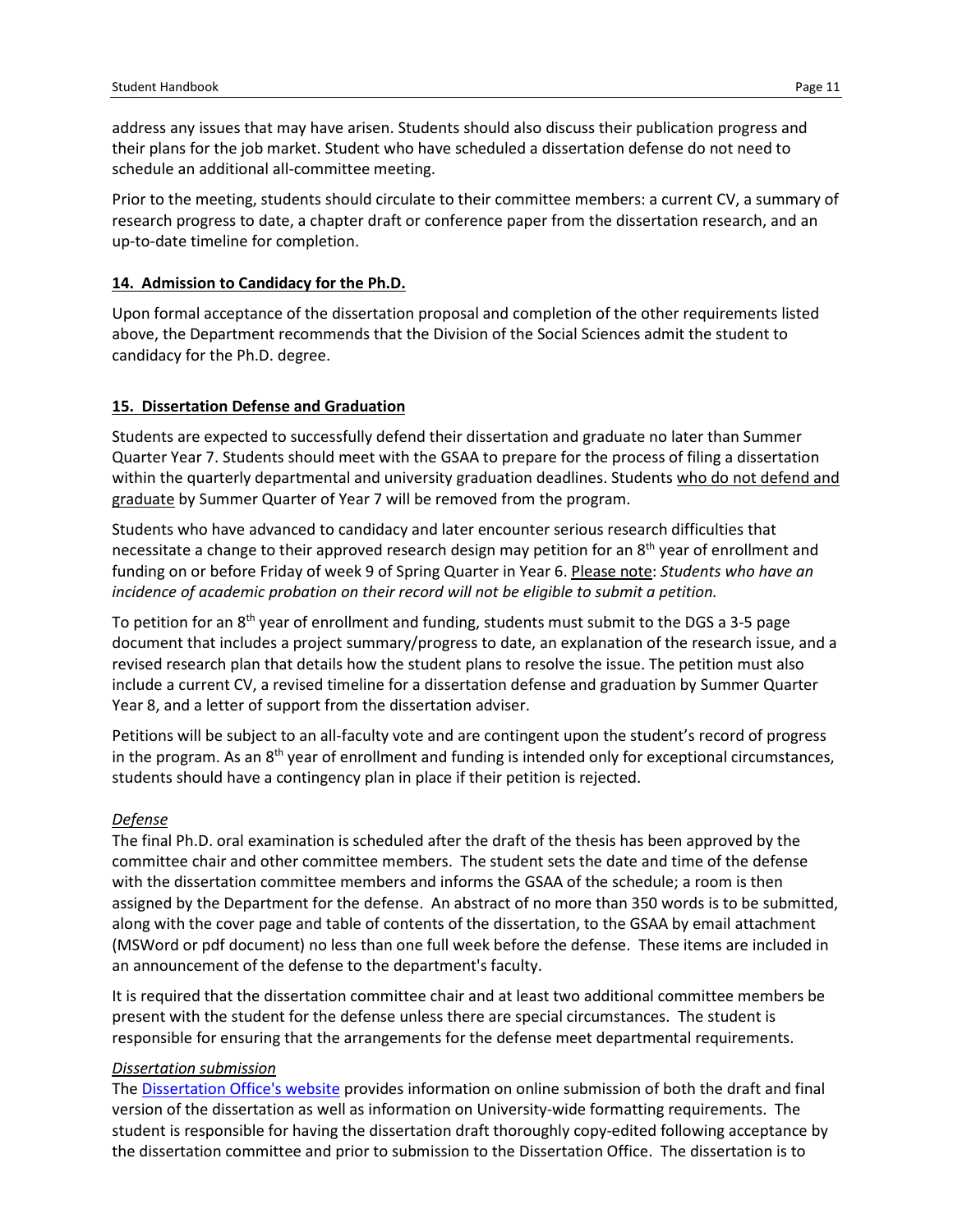include a bibliography though this is not specified in the University-wide requirements. The student should consult with the GSAA regarding submission deadlines and the process for obtaining departmental approval of the dissertation. **The Departmental deadline for dissertation submission is always earlier than the deadline posted on the Dissertation Office's website – our deadline supersedes any deadline noted there.**

### *Ph.D. Degree*

The student should register online for the degree via the Registrar's my.uchicago.edu website *by the beginning of the quarter in which the degree will be awarded* and inform the GSAA. Department certification that the student is eligible to take the degree must be given to the Office of the Dean of Students three and a half weeks before convocation. It is the responsibility of the student to make certain all requirements for the receipt of the degree have been fulfilled on time. If all requirements are not met by that date, the student is automatically dropped from the graduation list.

#### **16. Academic Probation**

In cases in which students are not making progress toward meeting program requirements or toward completing their research, they will be placed on academic probation. Students who are placed on academic probation will receive a letter from the department that details the reason for the probation, the conditions necessary to lift the probation, and the expected deadline for meeting those conditions. The faculty adviser will also be alerted. Students are strongly encouraged to meet with their adviser, the DGS, and the GSAA about their plan to meet these conditions.

Once a student has been placed on academic probation, there is a one-quarter grace period for resolving the condition. For example, a missed spring quarter deadline must be resolved by the end of Summer Quarter. Failure to resolve the condition in this time frame will result in a student's removal from the program.

Each student may be placed on academic probation only twice during their enrollment in the program. Incidents of probation are cumulative (e.g. missing two consecutive deadlines results in two separate incidents of academic probation). A third incidence of academic probation will result in a student's immediate removal from the program.

#### *Reasons for Academic Probation*

Students who have NOT advanced to candidacy (pre-ABD) will be placed on academic probation in the following cases: failing to meet a formal deadline for a program requirement (e.g. the qualifying paper and the special fields), not maintaining a B average in coursework, holding two or more incompletes or blank grades in the same quarter, and/or failing to complete an annual progress report for the department.

For students who have advanced to candidacy (ABD), academic probation will occur in the following cases: failure to hold the required all-committee meeting, failure to complete the annual progress report for the department; and/or no evidence of progress toward dissertation research, such as a chapter or article draft.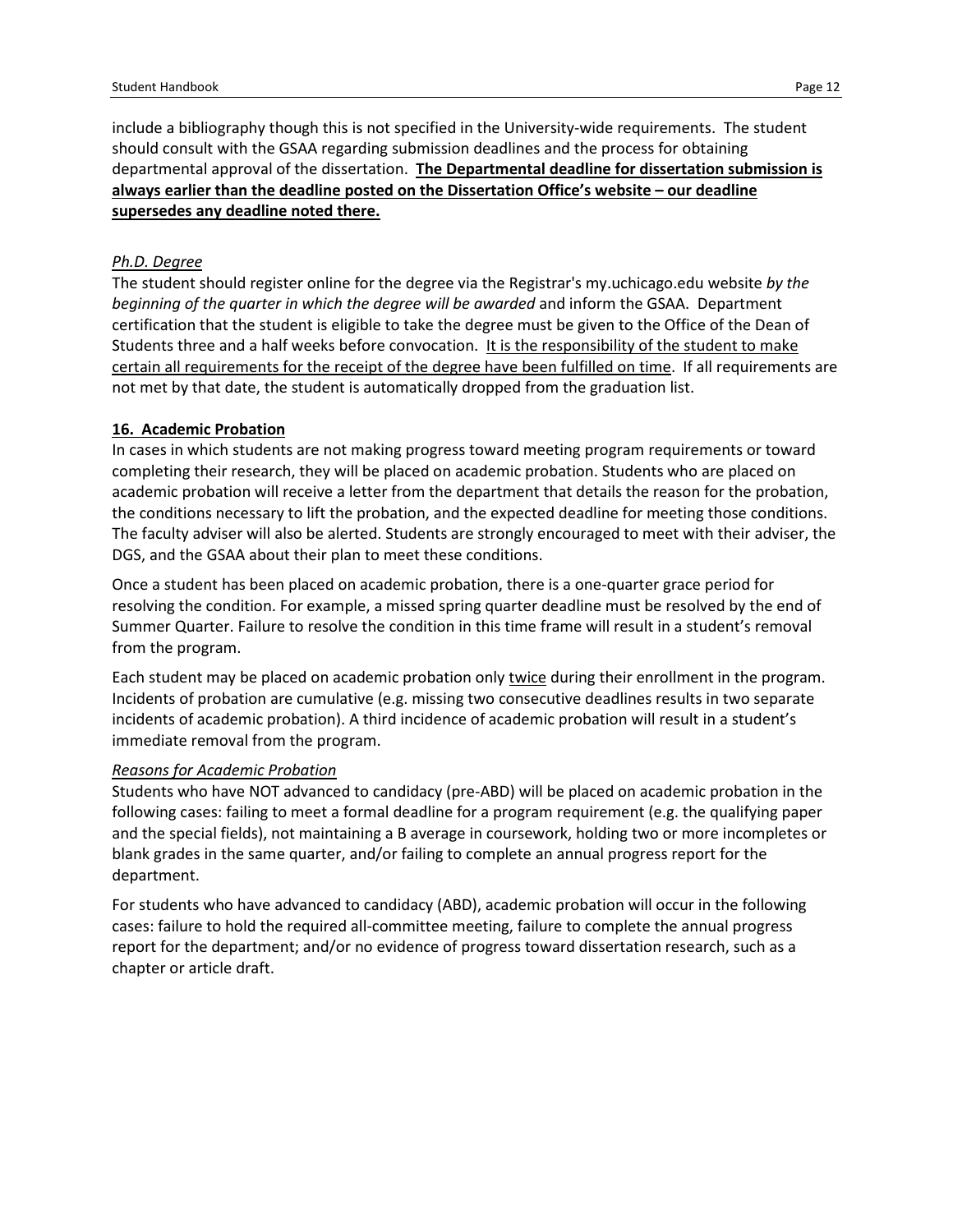#### REGISTRATION

*See the University of Chicago's Student Manual for complete registration information.*

#### STATEMENT ON CONDUCT

Students' attention is drawn to the Student Manual, [University Policies.](https://studentmanual.uchicago.edu/) The University expects of all students responsible social conduct reflecting credit upon themselves and upon the University. Such offenses as simple theft and violation of housing or library regulations will not be tolerated by the University. Students' attention is especially directed to the statement on non-discrimination and sexual harassment in the Manual. Infractions will result in disciplinary action by the University which may lead to suspension or dismissal. Visit our webpage for the University's Policy on Harassment, Discrimination, [and Sexual Misconduct.](https://studentmanual.uchicago.edu/university-policies/university-of-chicago-policy-on-harassment-discrimination-and-sexual-miscon/)

#### ACADEMIC HONESTY

As students and faculty of the University of Chicago, we belong to an academic community with high scholarly standards of which we are justly proud. Our community also holds certain fundamental ethical principles to which we are deeply committed. We believe it is contrary to justice, to academic integrity, and to the spirit of intellectual inquiry to submit the statements or ideas or work of others as one's own. To do so is plagiarism or cheating, offenses punishable under the University's disciplinary system. Because these offenses undercut the distinctive moral and intellectual character of the University, we take them very seriously and punishments for them may range up to permanent expulsion from the University.

Proper acknowledgment of another's ideas is expected, whether that use is by direct quotation or by paraphrase, however loose. In particular, if any written source is consulted and material is used from that source, directly or indirectly, the source should be identified by author, title, and page number at minimum. Any doubts about what constitutes "use" should be addressed to the instructor.

#### EMBARGO

The public sharing of original dissertation research is a principle to which the University is deeply committed, and dissertations should be made available to the scholarly community at the University of Chicago and elsewhere in a timely manner. If dissertation authors are concerned that making their research publicly available might endanger research subjects or themselves, jeopardize a pending patent, complicate publication of a revised dissertation, or otherwise be unadvisable, they may, in consultation with faculty in their field (and as appropriate, research collaborators), restrict access to their dissertation for a limited period of time according to the [guidelines](https://www.lib.uchicago.edu/research/scholar/phd/students/embargo-procedures/) outlined by the Dissertation Office. If a dissertation author needs to renew an embargo at the end of its term or initiate an embargo after graduation, the author must contact the Dissertation Office with the embargo request.

*The complete University of Chicago Student Manual may be found at http://studentmanual.uchicago.edu/*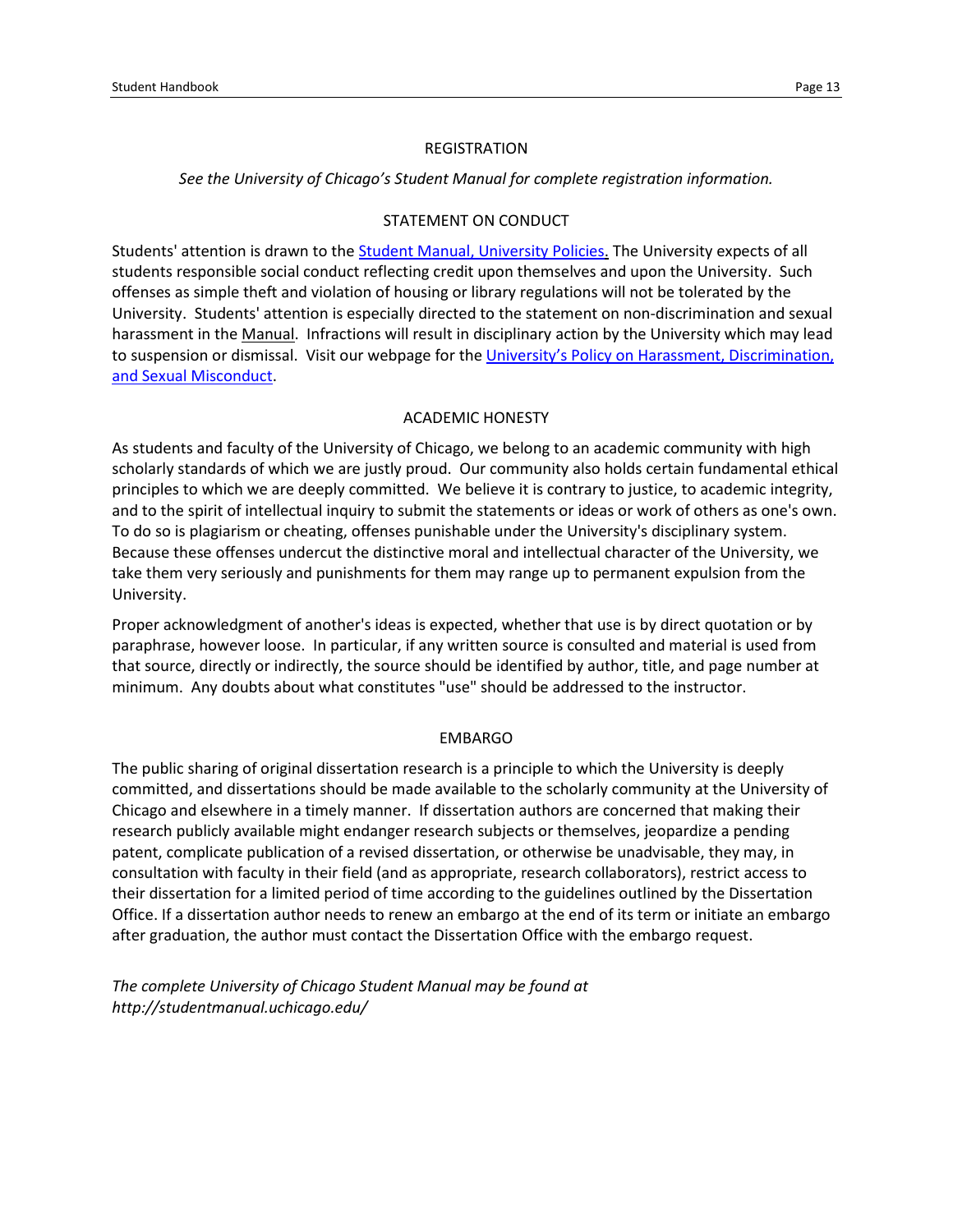# **Student Handbook – Appendix A:** M.A. Examinations Requirement

## **First Year M.A. Examinations Requirement**

First year PhD students are required to take a total of **five** sociology courses designated as "exam courses" among their nine first-year graded courses. Incoming students will be provided with a chart that lists the designated exam courses for the upcoming year. The courses are divided into ten topic areas. Students are required to take one course from the Theory/Knowledge Section. For the remaining four courses, they will select ONE course from four additional subject areas. Students will not be allowed to count multiple courses from the same subject area or to substitute in courses that are not on the list of designated exam courses for their cohort year.

In a rare exception, a student may take the fifth exam course in Autumn quarter of Year 2. The student must petition to do this to the Director of Graduate Studies (DGS) and have support from their faculty adviser. The student must provide a clear reason why it will be beneficial to their training to complete the fifth exam course in Autumn of Year 2.

Designating Exam Courses: The DGS will be responsible for creating the chart of designated exam courses each year. An exam course must meet the following criteria: 1) be taught by a sociology faculty member or faculty associate (cross-listed in SOCI); 2) provide a substantial introduction to debates and developments within a general field of sociological inquiry; 3) provide an exam option for first-year PhD students that tests their general knowledge of the field of the course. The structure of the exam is up to the instructor. Scoring of the M.A. exam is to be on a 1-100 scale.

M.A. examination scores will be collected and recorded throughout the first year by the Graduate Student Affairs Administrator (GSAA) as part of the student's departmental record and will be included with each student's M.A. petition (see below).

# *Petitioning for the M.A. Degree*

After completing the nine required courses of the first year with a quality grade of B- or higher, students will submit a petition for an M.A. degree. The M.A. petition will be due no later than September 15<sup>th</sup> before the start of their second year. In the first faculty meeting of the autumn quarter, the M.A. petitions will be discussed and voted upon. Students who have incompletes or no grade recorded for any of their nine first-year courses will be placed on academic probation and will not be eligible to submit the M.A. petition.

For students who are unable to meet the September 15<sup>th</sup> deadline or who receive an exception, there will be a second and final M.A. petition deadline of January 5<sup>th</sup> of their second year. In the first faculty meeting of winter quarter, second-round M.A. petitions will be discussed and voted upon. **Students who are unable to meet this deadline due to missing courses, incompletes, or no recorded grades will not be permitted to move on to the advanced program requirements and will be counseled out.**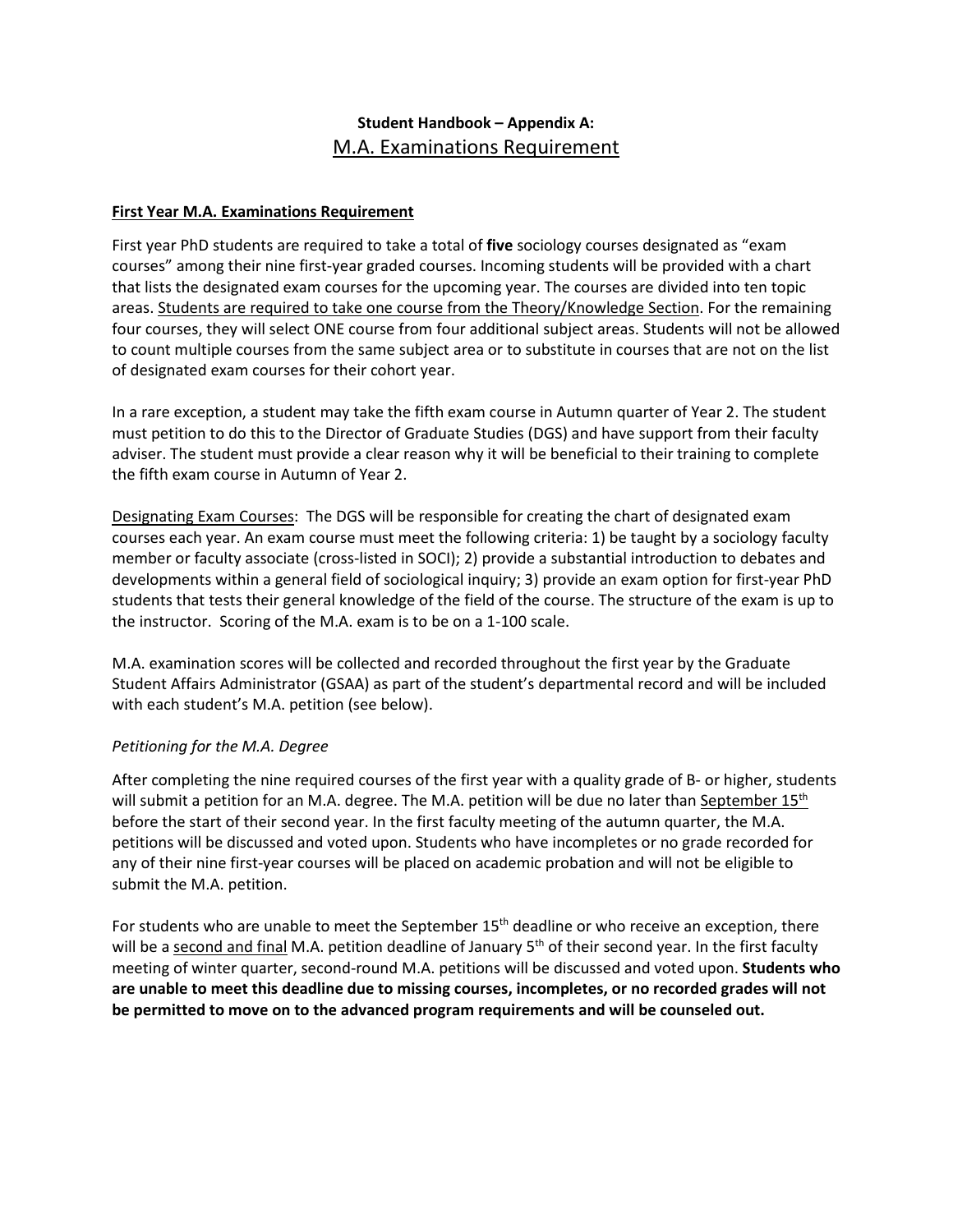### **STUDENT HANDBOOK – Appendix B**

# **Qualifying Paper**

## **1. Excerpts from Student Handbook**

The qualifying paper should represent an *original* piece of scholarship or theoretical analysis and must be written in a format appropriate for submission to a professional publication. Note that the requirement is "publishable," not "published," although many recent papers have been presented at professional conferences and eventually published. The paper is prepared under the direct supervision and approval of a faculty member and may be written or revised in connection with one or more regular courses. Qualifying papers are single authored. Students entering with M.A. papers may petition to submit a supervised revision to meet the qualifying paper requirement.

By Friday of week 10 of Spring Quarter Year 2, students must submit the final draft of their qualifying paper to Graduate Student Affairs Administrator (GSAA). The expectations for a final draft are such: the paper has undergone prior revision based on feedback from the required "2<sup>nd</sup> Year Writing Seminar" course, from a workshop or conference presentation, and/or from the faculty reader and other faculty in the department.

Following the model of a journal submission, the final draft sent to the GSAA must be accompanied by a one-page cover letter, addressed to the faculty reader, that gives a short overview of the paper and a detailed plan for which journal the student plans to submit the paper in Year 3. Students should identify the accepted word count at the selected journal and edit their paper accordingly. Students who miss the above deadline will be placed on academic probation.

The faculty reader is expected to return the results to the GSAA within one month of the due date. The results can be: accept without revision, conditionally accept with minor revisions, revise and resubmit (major revisions), or fail. Conditional accepts and revise and resubmits will be accompanied by feedback for revision. A failing grade will result in a terminal MA and withdrawal from the program.

Any requested revisions to the qualifying paper must be submitted to the GSAA by October 1 Year 3. Students must include a one-page cover letter that details the changes they have made to the paper. Students who miss this October 1 deadline will be placed on academic probation.

### **2. Some Suggestions for Preparing the Paper**

Publishable papers take a number of forms. Some of these can be listed:

- 1. Presentation and analysis of quantitative data
- 2. Review of literature leading to an argument for theoretical advance
- 3. Ethnographic analysis of a particular case or cases
- 4. Comparative historical analysis of a particular case
- 5. Proposal and defense of a methodological advance

The best way to find reasonable forms is to read recent journals such as the *American Journal of Sociology,* the *American Sociological Review, Social Forces,* and the like. Typically, a publishable paper in such journals consists of 35 to 50 manuscript pages of material, including text, tables, notes, and references. Note that a pure review paper (e.g. with no original data) is not acceptable as a qualifying paper.

All good papers involve a puzzle and a solution. It is wise to begin discussions with a faculty member as soon as you have begun to identify the puzzle about which you wish to write. Identify important references early and read them. Prepare an extended proposal for the paper and present it to your advisor for suggestions.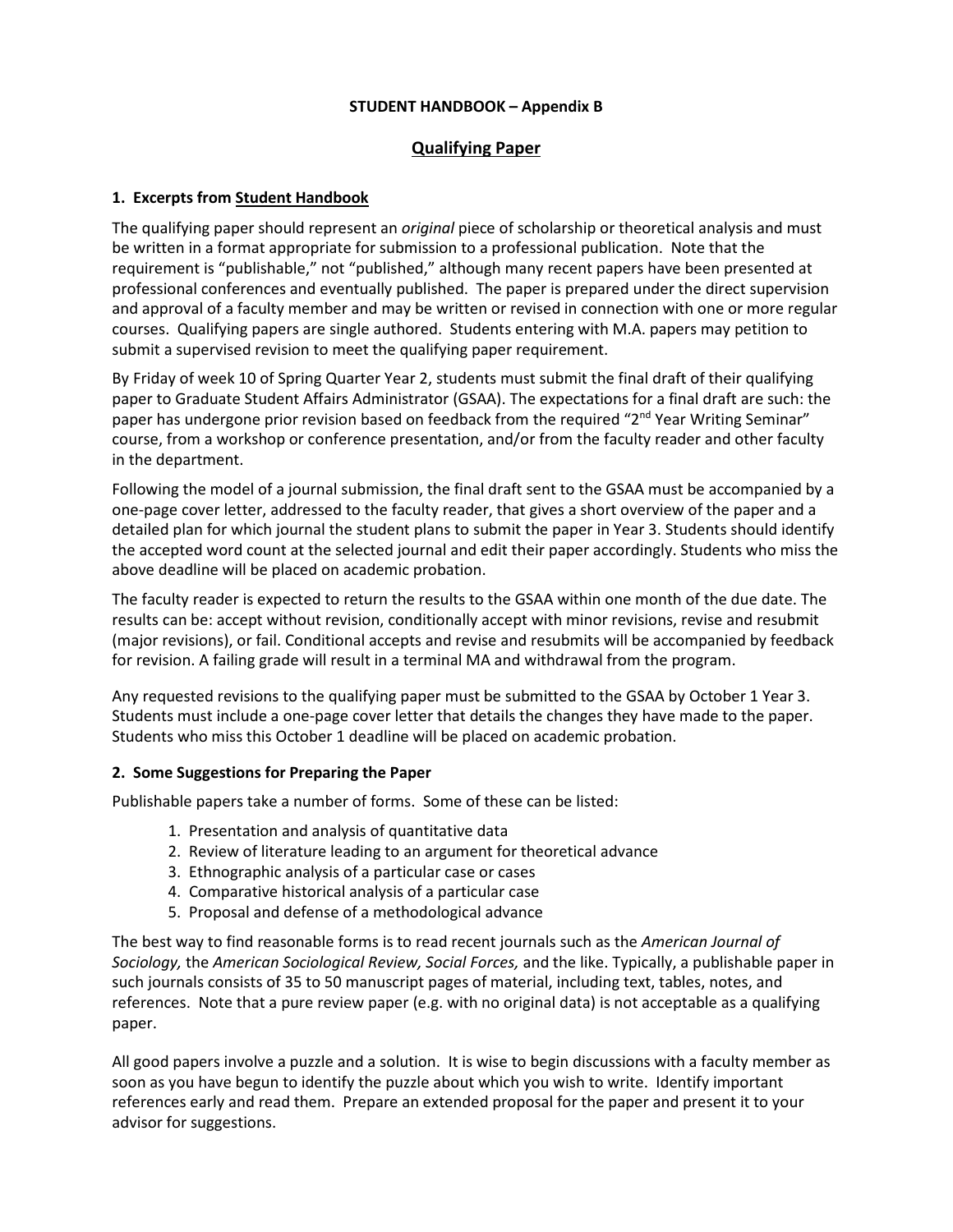#### **3. Format for Abstract**

A format for the abstract of the qualifying paper is given below. It includes the following information:

Title of paper Student's name Faculty advisor's name Quarter in which the qualifying paper is submitted

### ABSTRACT OF QUALIFYING PAPER

[Title of Paper] by [student's name]

Advisor: [Faculty Advisor] example and the set of the set of the set of the set of the set of the set of the set of the set of the set of the set of the set of the set of the set of the set of the set of the set of the set

[text of abstract]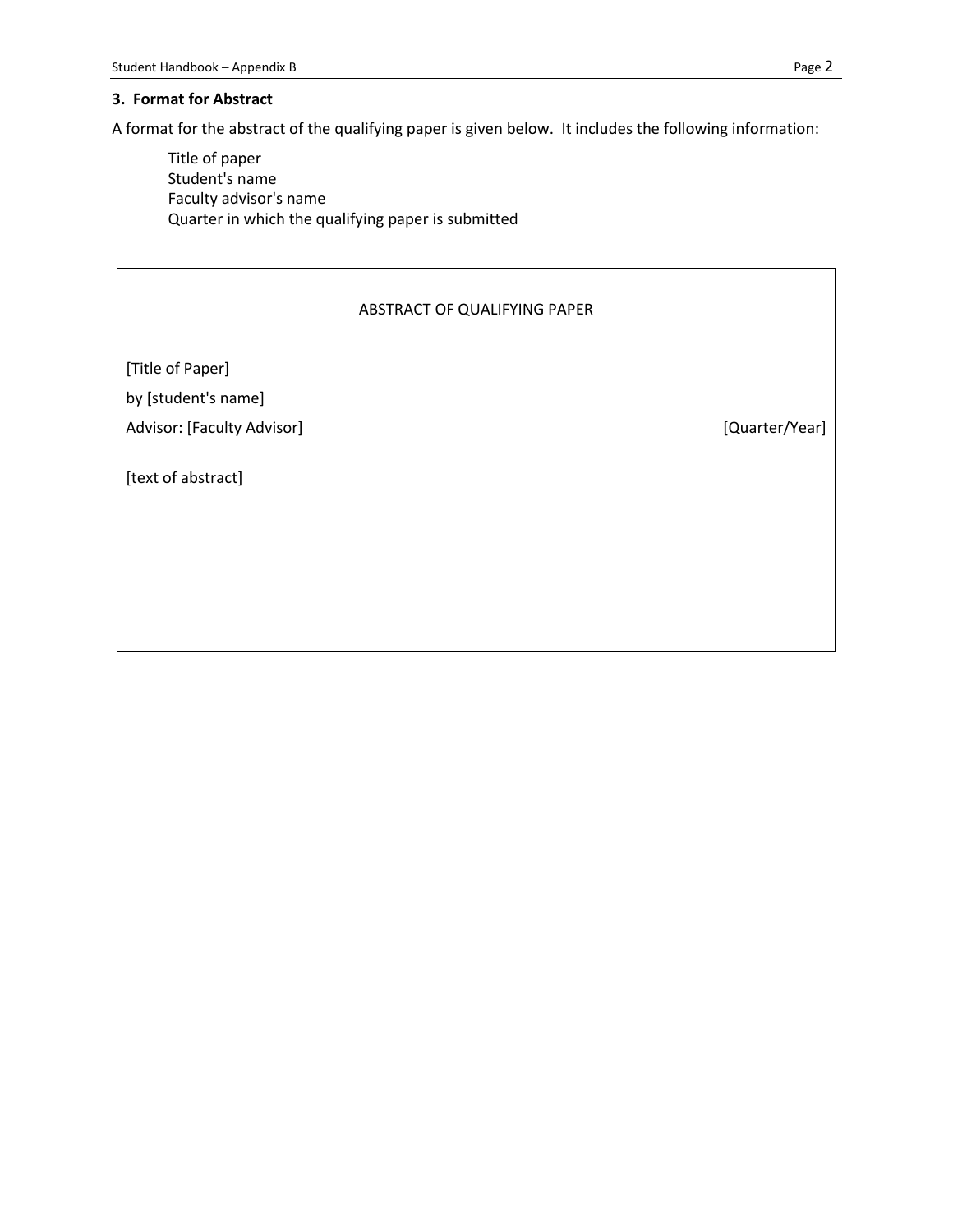# **4. Format for Title Page of the Qualifying Paper**

| THE UNIVERSITY OF CHICAGO                  |
|--------------------------------------------|
| <b>TITLE OF PAPER</b>                      |
|                                            |
|                                            |
| A QUALIFYING PAPER SUBMITTED TO            |
| THE FACULTY OF THE DEPARTMENT OF SOCIOLOGY |
| TOWARD THE FULFILLMENT OF                  |
| DOCTORAL PROGRAM REQUIREMENTS              |
|                                            |
|                                            |
|                                            |
|                                            |
| <b>BY</b>                                  |
| <b>NAME OF STUDENT</b>                     |

FACULTY ADVISOR: NAME

CHICAGO, ILLINOIS

QUARTER, YEAR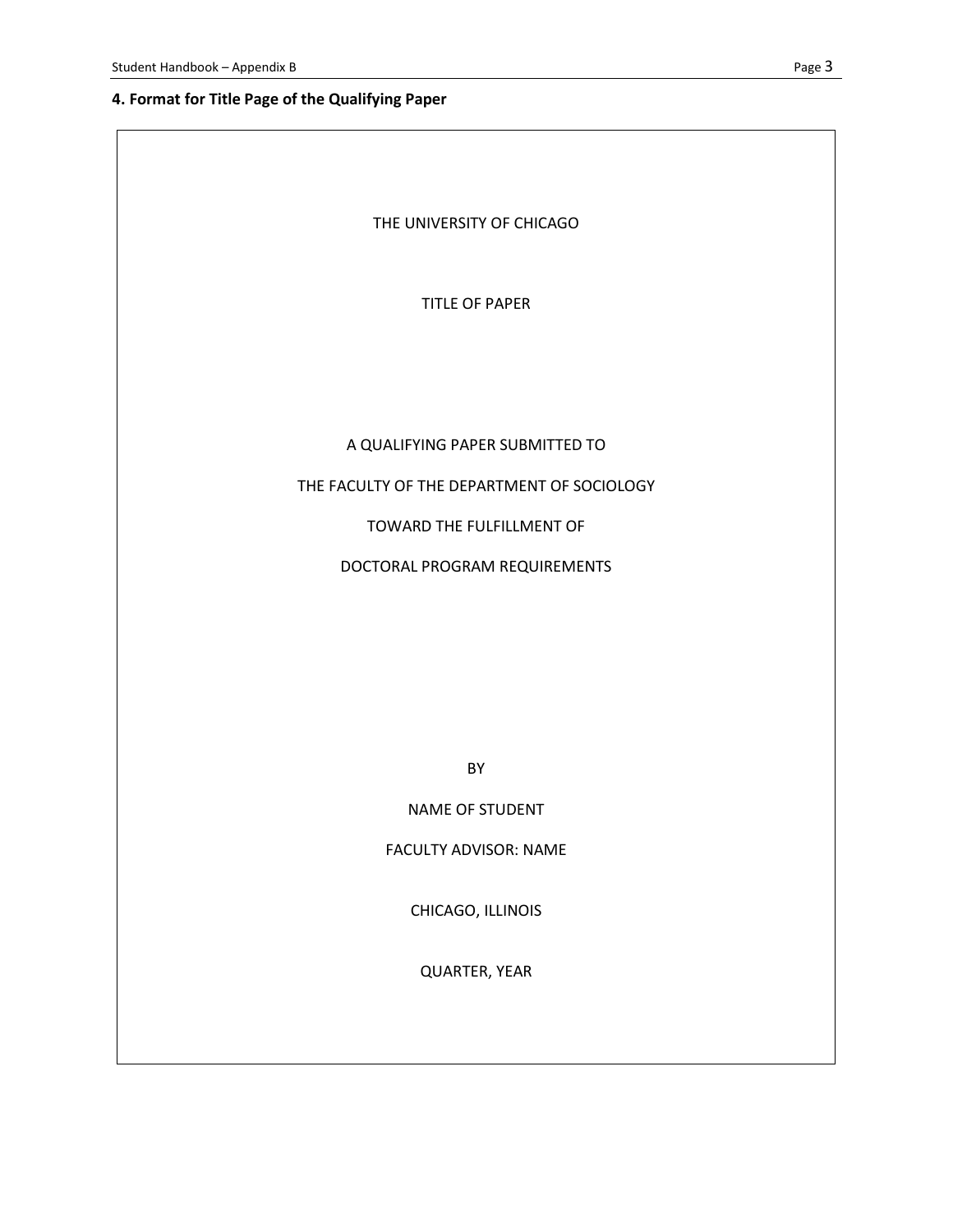# **5. Sample cover letter**

|                                                                                                                                                                                                                                                                                                                                                                                                                                                                                                                                                                                                                                                                                                                                                                                                                                 | [Your Name]<br>[Your Affiliation]<br>[Your Address] |
|---------------------------------------------------------------------------------------------------------------------------------------------------------------------------------------------------------------------------------------------------------------------------------------------------------------------------------------------------------------------------------------------------------------------------------------------------------------------------------------------------------------------------------------------------------------------------------------------------------------------------------------------------------------------------------------------------------------------------------------------------------------------------------------------------------------------------------|-----------------------------------------------------|
| [Date]                                                                                                                                                                                                                                                                                                                                                                                                                                                                                                                                                                                                                                                                                                                                                                                                                          |                                                     |
| Dear [Faculty Reader name],                                                                                                                                                                                                                                                                                                                                                                                                                                                                                                                                                                                                                                                                                                                                                                                                     |                                                     |
| I am writing to submit my qualifying paper entitled "[title of article]" for your review. In this paper, I<br>report on / show that ________. This is significant because __________.                                                                                                                                                                                                                                                                                                                                                                                                                                                                                                                                                                                                                                           |                                                     |
| I believe that this manuscript is appropriate for publication by [journal name] because it [specific<br>reference to the journal's Aims & Scope].<br>[Please explain in your own words the significance and novelty of the work, the problem that is being<br>addressed, and why the manuscript belongs in this journal. Do not simply insert your abstract into<br>your cover letter! Briefly describe the research you are reporting in your paper, why it is important,<br>and why you think the readership of the journal would be interested in it.]<br>[Detail the word limit for the journal and how your paper fits with these requirements].<br>Please address all correspondence concerning this paper to me at [email address].<br>Thank you for your consideration of this manuscript.<br>Sincerely,<br>[Your name] |                                                     |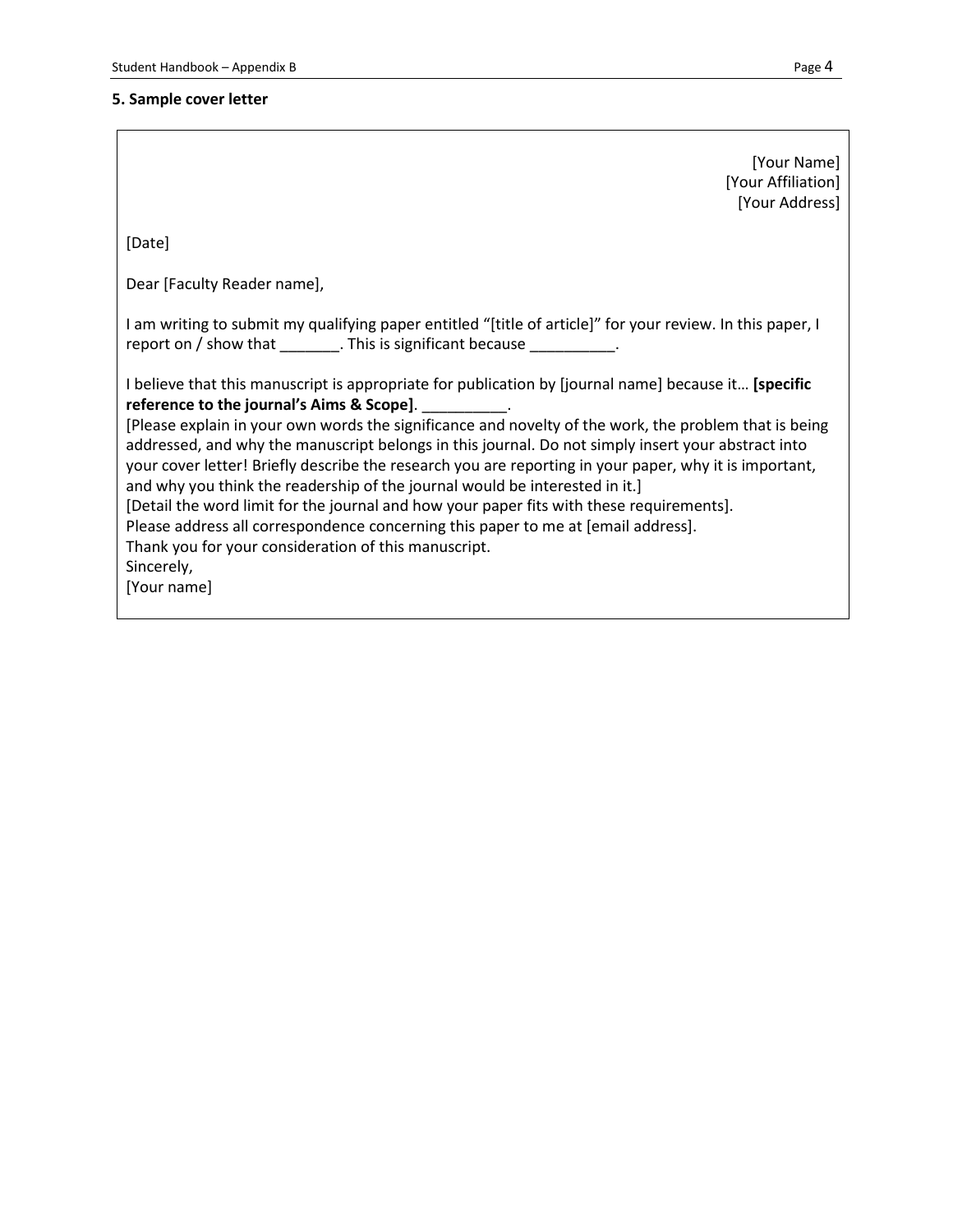## **STUDENT HANDBOOK – Appendix C**

#### Special Fields

### **1. Excerpts from Student Handbook**

Ph.D. students are required to demonstrate competence in two special fields. One special field demonstrates substantive competency in a field of study (the "Substantive" Special Field), and the second demonstrates methodological competence (the "Methods" Special Field). This change takes effect with the 2021 cohort.

The Special Field Requirement is to be met no later than the end of the third year of graduate study. Failure to complete both special fields by Friday of week 9/Spring Quarter Year 3 will result in students being placed on academic probation. There may be exceptions for students who are unable to complete a necessary methods course for the special field sequence – though this must be resolved by Friday of week 9 of Autumn Quarter Year 4. Students must complete the M.A. Examinations requirement before meeting the Special Field Requirement.

Results for Special Fields can be Honors, Pass, Conditional Pass, Fail. A Conditional Pass on a Special Field must be made up before the end of the quarter following the quarter in which the examination was taken.

#### **2. Procedures for the Substantive Special Field**

This special field requirement may be met by *either* a one-week take-home examination scheduled by the individual special field committee or by a review essay comparable to those published in the *Annual Review of Sociology*. Review essays should not simply summarize but should be analytical, critical, and synthetic.

The student is expected to prepare for the special field by participation in advanced seminars and intensive individual study. The Department recommends both of these avenues of preparation. To set up a special field:

1) Select a committee of two faculty members and get their approval of the special field area and the format (exam or review essay). Prepare a plan of study; this should include courses and seminar work in the area and a bibliography of items to be read through individual study. As a guideline, the *Annual Review of Sociology* expects a bibliography of approximately 100 items, which is included in the total essay length of 10-12,000 words. Bibliographies compiled by other students are available through the Department Office. The plan should be approved by the special field committee and will be a guide for preparation of the examination or essay. (The chairman of the special field committee must be a member of the sociology faculty. If the field involves cross-disciplinary study, the second member of the committee may be a faculty member from another department in the University.)

2) Register with the Department office for a special field in this area. The registration form for either the exam or review essay can be obtained from Graduate Student Affairs Administrator (GSAA). If the special field is to be met with a take-home exam, the form must be submitted at least two full weeks before the date on which the examination is to be taken; attach a copy of the bibliography that has been approved by your committee. For review essays, students must submit an approved bibliography and special field registration form prior to completing the essay.

3) Exam/Essay content is at the discretion of the examining faculty, but by department policy every special field, whether exam or essay, should cover the following topics:

a. Recently published journal articles and books. The candidate is expected to be up to date at the time of the examination.

b. The most important controversies, issues, and problems – in theory, empirical findings, and research methods – that exist in the field.

c. Evaluation of existing theory and research methodology with suggestions of new lines of work.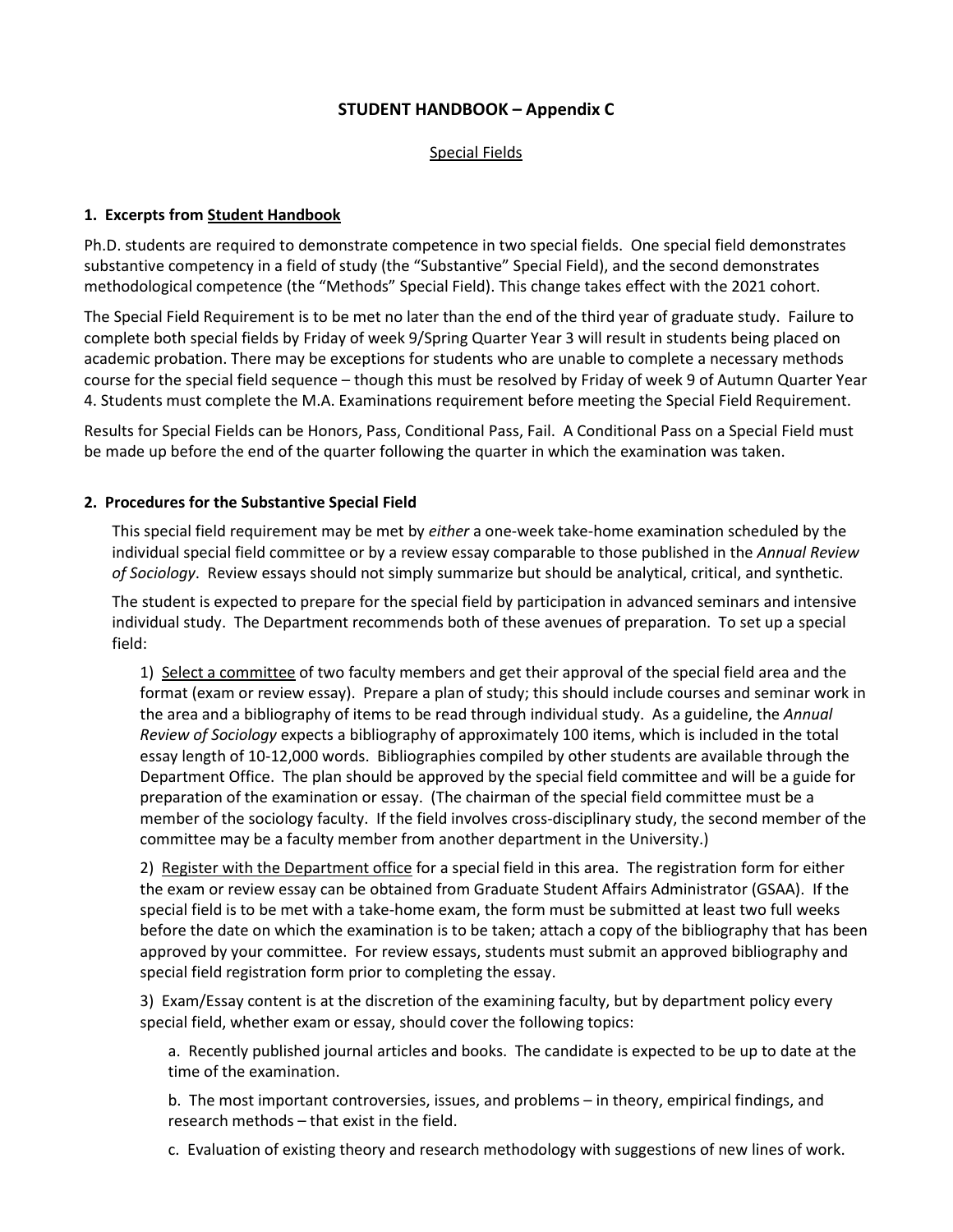### **3. Procedures for the Methods Special Fields**

This methods special field requirement consists of a sequence of five courses: Three methods courses (e.g. Computational Content Analysis, Ethnography), a Year 2 Research Practicum course with the faculty reader for the qualifying paper, and the 2<sup>nd</sup> Year Writing Seminar. The result is the student's qualifying paper, a final draft of which is due at the end of Spring Year 2.

- 1) Coursework (3 courses): The three courses chosen in partial fulfillment of the special field requirements should develop the methodological competence required to conduct qualifying paper and dissertation research. Students should plan this coursework in consultation with their faculty adviser and in accordance with the research plan they develop at the start of Year 1. Students are expected to take at least two methods courses by the end of Year 2. The third course must be completed no later than spring of Year 3. *Note: The two required statistics courses cannot be counted toward this requirement.*
- 2) Research Practicum (1 course): In Autumn or Winter of Year 2, students must register in a supervised Research Practicum course with their faculty reader for their qualifying paper. The timing of this course will depend upon the student's data collection progress for the qualifying paper. Each faculty member has a unique course number for this purpose. Students are expected to consult with their faculty advisor about their research project by the end of Year 1. They may spend the summer of that year collecting data. The course itself should be spent analyzing these data and constructing an argument on their basis.
- $3)$   $2<sup>nd</sup>$  Year Writing Seminar (1 course): Students will use the required 2<sup>nd</sup> Year Writing Seminar to write-up the results of their qualifying paper.

Upon the completion of these five courses, students must file for the acceptance of their Methods Special Field. To file, a student must contact the GSAA and complete a form that details the courses taken. These forms will be signed by the faculty advisers. Students who do not file for acceptance by the end of Spring Year 3 will be put on academic probation.

### Planning the Course Work for the Methods Special Field

At the start of Year 1, students should meet with their assigned faculty advisers to discuss their planned research for the qualifying paper and dissertation in order to create a methods course work plan. Students who are planning to pursue a qualitative or archival project for the qualifying paper should consider taking related methods courses in Year 1 and completing the statistics requirement in Year 2. As a reminder, the statistics requirement cannot be deferred past the end of Year 2 to remain in good standing in the program. Once a student has completed enough courses to fulfill one of the following sequences and grades are posted, the student must file a petition to count these courses as a sequence fulfilling the special field requirement.

Students will plan their coursework with their faculty adviser, making an individualized plan of study that prepares them for their unique research project. Some students might take a sequence of three qualitative methods courses, while another may pursue ethnography and computational methods together. Students are expected to select their methods courses from offerings in the department (SOCI courses) taught by departmental faculty or faculty affiliates. For example, students should prioritize an ethnography course offered in Sociology over one in Anthropology. In the case where a necessary course is not offered in Sociology but can be found in a different department, students should consult with their faculty adviser for approval. Students who are pursuing the Advanced Certificate in Quantitative Methods may take courses outside of the department as necessary, with approval from their adviser.

Students must have a grade of B or better in every course used for the field in order to pass the special field. Courses taken on a Pass/Fail or R (registered) basis do not count toward the special field. Students who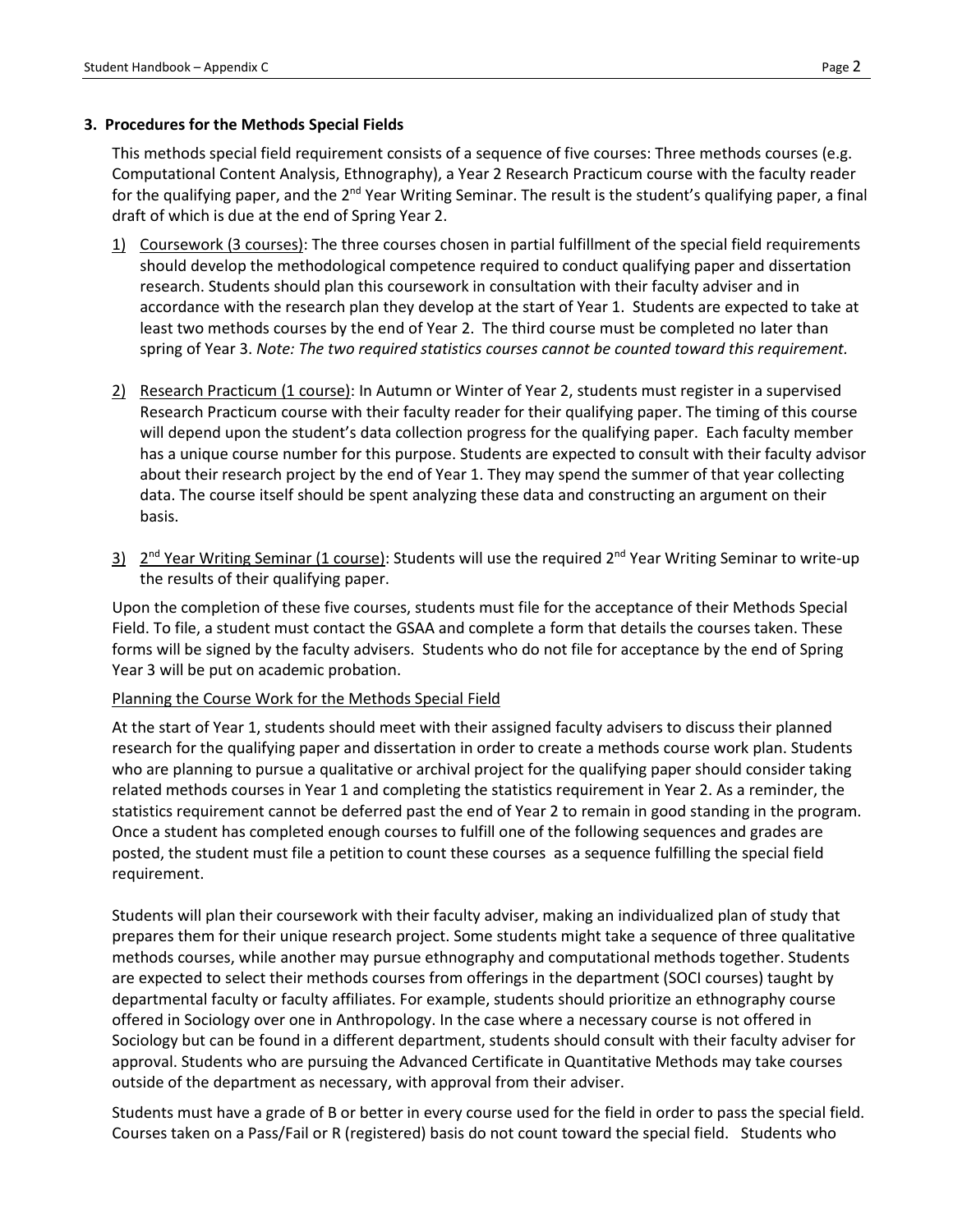have taken courses listed below during a BA or MA program at the University of Chicago may petition the department to have this previous coursework accepted for this requirement if approved by their faculty adviser. Students interested in pursuing this petition should meet with the GSAA after securing approval from their faculty adviser.

**A.** Possible Courses for Fulfilling the Methods Special Field Requirement

#### **Social Statistics Courses**.

| <b>SOCI 30112</b> | Application of Hierarchical Linear Models |
|-------------------|-------------------------------------------|
| <b>SOCI 30315</b> | Introduction to Causal Inference          |
| <b>SOCI 40109</b> | Loglinear Analysis                        |
| <b>SOCI 40101</b> | <b>Basic Demographic Analysis</b>         |
| <b>SOCI 40103</b> | <b>Event History Analysis</b>             |
| <b>SOCI 40199</b> | <b>Applied Regression</b>                 |
| <b>SOCI 40202</b> | Advanced Topics in Causal Inference       |
| <b>SOCI 40204</b> | <b>Categorical Data Analysis</b>          |

The following courses in other departments have in the past sometimes been counted by petition:

| <b>ECON 31100</b>            | Empirical Methods 2 (PQ basic probability theory)     |
|------------------------------|-------------------------------------------------------|
| <b>ECON 31200</b>            | Empirical Methods 3 (econometric methods for demog.   |
|                              | phenomena)                                            |
| GSBC 41202                   | Analysis of Financial Time Series                     |
| GSBC 41910/STAT 33500        | Time-series Analysis for Forecasting & Model Building |
| PBHS/HSTD 31001              | <b>Epidemiologic Methods</b>                          |
| <b>PLSC 43100</b>            | Maximum Likelihood                                    |
| STAT 22400                   | <b>Applied Regression Analysis</b>                    |
| STAT 22600                   | Analysis of Categorical Data                          |
| <b>STAT 31200</b>            | Introduction to Stochastic Processes                  |
| STAT 32900/BUSF 41912        | Applied Multivariate Analysis                         |
| STAT 34000                   | <b>Gaussian Processes</b>                             |
| <b>STAT 34300</b>            | <b>Applied Linear Statistical Methods</b>             |
| <b>STAT 34700</b>            | <b>Generalized Linear Models</b>                      |
| STAT 35600, PBHS/HSTD 33100  | <b>Applied Survival Analysis</b>                      |
| STAT 36900, PBHS//HSTD 33300 | <b>Applied Longitudinal Data Analysis</b>             |

#### **Survey Research Methods** Courses.

| <b>SOCI 30118</b> | <b>Survey Research Overview</b>            |
|-------------------|--------------------------------------------|
| SOCI 40164        | Involved Interviewing                      |
| PPHA 41800        | <b>Survey Questionnaire Design</b>         |
| <b>STAT 33100</b> | Sample Surveys                             |
| <b>SOCI 30318</b> | Introduction to Causal Inference           |
| SOCI 40101        | <b>Basic Demographic Analysis</b>          |
| SOCI 40109        | Loglinear Analysis                         |
| SOCI 40103        | <b>Event History Analysis 1</b>            |
| <b>SOCI 40188</b> | Advanced Methods in Survey Research        |
| SOCI 40199        | <b>Applied Regression</b>                  |
| <b>SOCI 40202</b> | <b>Advanced Topics in Causal Inference</b> |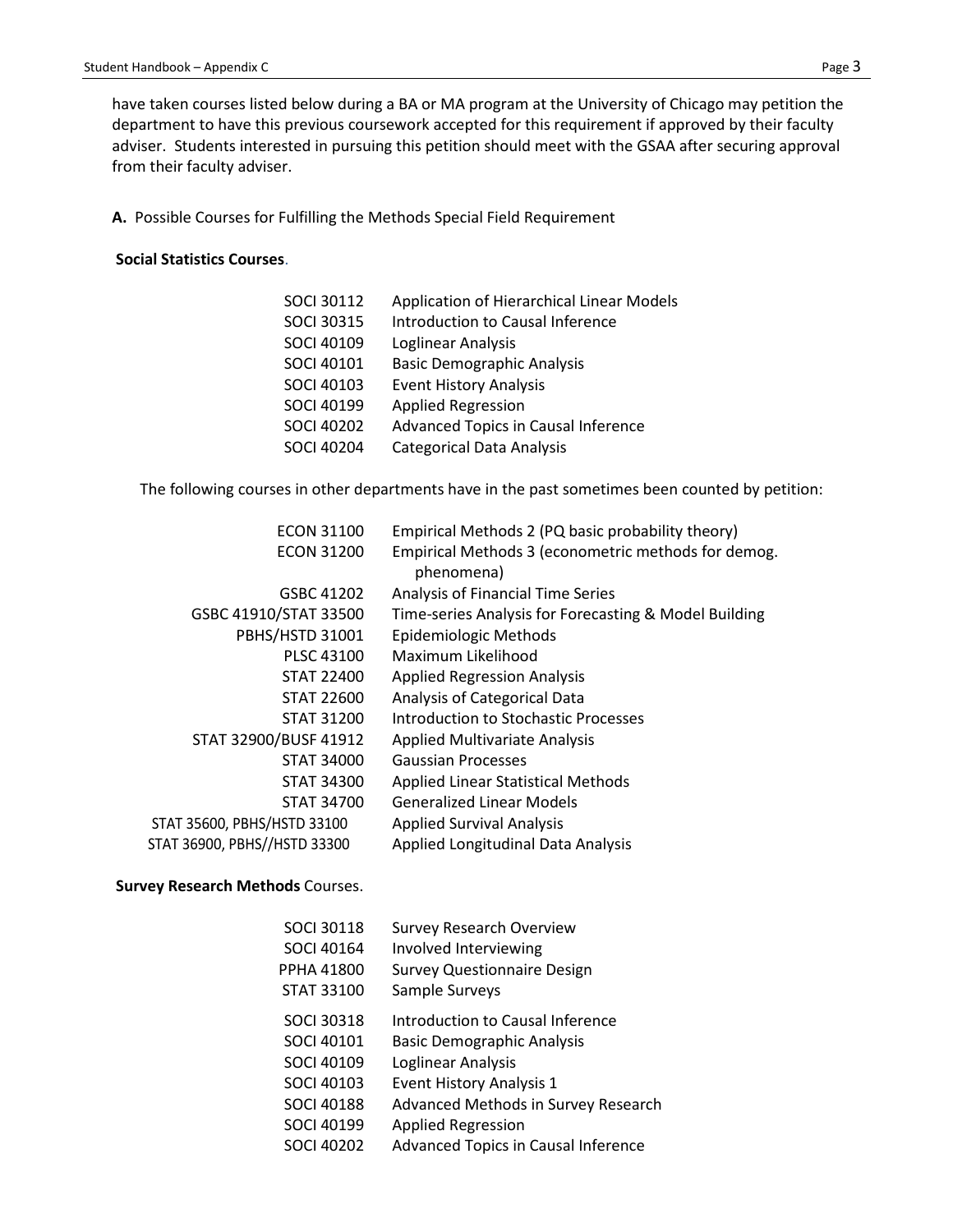| SOCI 40204                  | Categorical Data Analysis          |
|-----------------------------|------------------------------------|
| SOCI 50096/PLSC 57200       | Network Analysis                   |
| <b>PPHA 42100</b>           | Applied Econometrics II            |
| STAT 36900, PBHS/HSTD 33300 | Applied Longitudinal Data Analysis |

# **Qualitative Methods** Courses.

| <b>SOCI 30118</b>     | <b>Survey Research Overview</b>         |
|-----------------------|-----------------------------------------|
| <b>SOCI 40112</b>     | <b>Ethnographic Methods</b>             |
| <b>SOCI 40133</b>     | <b>Content Analysis</b>                 |
| <b>SOCI 40142</b>     | Library Methods for the Social Sciences |
| <b>SOCI 40157</b>     | <b>Hermeneutic Sociology II</b>         |
| SOCI 40164            | Involved Interviewing                   |
| <b>SOCI 40174</b>     | <b>Researching Gender and Sexuality</b> |
| <b>SOCI 40177</b>     | Coding and Analyzing Qualitative Data   |
| SOCI 40198            | Economy and Ethnography                 |
| SOCI 50096/PLSC 57200 | Network Analysis                        |
| <b>SOCI 50121</b>     | Seminar: Ethnography-2                  |
| GEOG 38201            | Introduction to GIS                     |
| GEOG 38400            | Intermediate GIS/Cartography            |
| <b>PLSC 50900</b>     | <b>Comparative Case Study Method</b>    |

The following courses in other departments have in the past sometimes been counted by petition:

| AASR 36000        | <b>Fieldwork Methodology</b>                    |
|-------------------|-------------------------------------------------|
| <b>ECON 42100</b> | Intro: Empirical Microeconomic Research Methods |
| <b>CHDV 39300</b> | Qualitative Methods in the Social Sciences      |
| <b>CHDV 42214</b> | <b>Ethnographic Writing</b>                     |
| MUSI 33800        | <b>Ethnographic Methods</b>                     |
| PLSC 33300        | Interpretive Methods in the Social Sciences     |
| <b>PLSC 43509</b> | Conceptualizing/Measuring Ideology              |
| <b>PLSC 43700</b> | <b>Comparative Historical Analysis</b>          |
| PLSC 437115       | Readings in Comparative Historical Analysis     |
| SSAD 54300        | <b>Qualitative Research Methods</b>             |
|                   |                                                 |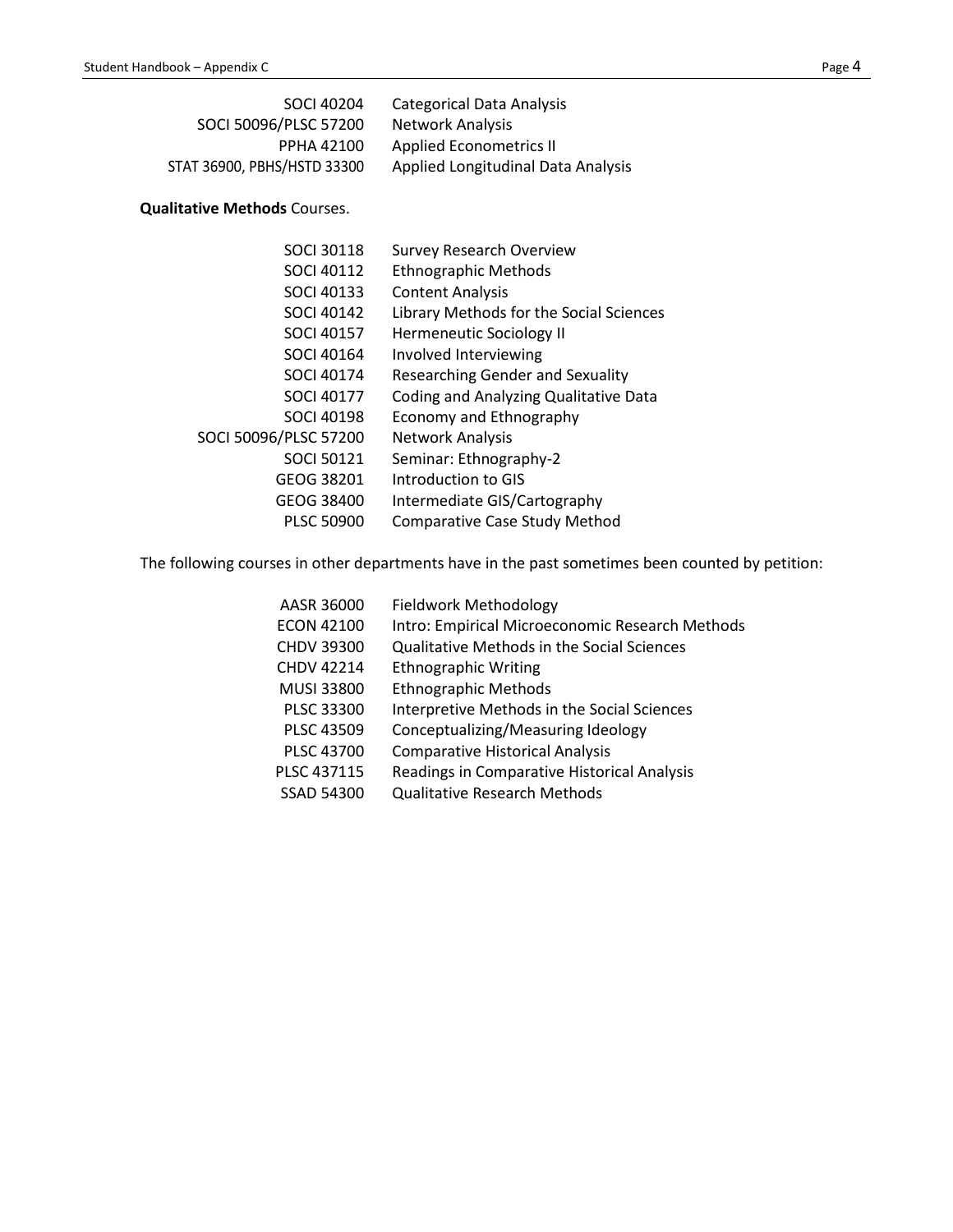### **STUDENT HANDBOOK – Appendix D**

Ph.D. Dissertation Proposal

The Ph.D. dissertation is judged by its contribution to sociological knowledge and the evidence that it shows of a candidate's ability to carry out independent research. Students are strongly encouraged to consult with their dissertation advisor on the timing and expectations for a proposal defense, as expectations vary based on methods. For some projects, a proposal defense comes after some preliminary data collection. For other projects, a proposal defense occurs prior to the start of research. Taking this variation into account, the department has set the hard deadline for advancing to candidacy by end of Week 9 in Autumn Quarter in Year 5 – though we strongly encourage students to be ABD by the end of Week 9 in Spring Quarter in Year 4. Students who do not meet the Autumn Year 5 deadline will be placed on academic probation.

All dissertation proposals should include a timeline that marks deadlines for collecting and analyzing data, writing up results, going on the job market, and graduating. As a reminder, no graduation date can be later than summer Year 7. Student should also include a budget and plan for funding their research (if appropriate). Students may choose to use the National Science Foundation Doctoral Dissertation Improvement Fellowship – a research grant that is open to all students regardless of citizenship status – as a possible model for a dissertation proposal.

Normally, a Ph.D. thesis committee consists of a chair plus minimally two but up to four additional faculty members. At least two members of the dissertation committee, including the committee chair, must be voting members of the Sociology Department at the time that the proposal is defended. In cases where the chair retires or leaves the University, a co-chair must be designated from the current department faculty. Students may include faculty from other departments and schools on their thesis committee where they have special competence and relevant interests.

The proposal is subject to review by the faculty committee to determine whether the project is feasible and to assist the development of the research.

Early in the development of a Ph.D. thesis, a hearing of at least one hour is held with the student and the members of the committee, plus any additional interested faculty. At this hearing, the student's proposal is accepted if it meets Department standards. Graduate students are given assistance in modifying, focusing, or expanding their research plans. It is essential that the student pass all other requirements before the Ph.D. proposal hearing is held. It is also expected that the dissertation committee will approve the proposal before the hearing is scheduled.

The student should distribute copies of the proposal to committee members. The proposal should also be submitted to the Graduate Student Affairs Administrator (GSAA) in electronic format plus one printed copy at least ten days, preferably two weeks, before the hearing. The cover page should follow the format available in the Department office and specifically should include a list of the members of the dissertation committee. The printed copy of the proposal is kept on file in the department; the electronic copy is available upon request to other interested sociology faculty.

#### *Yearly All-Committee Meeting for ABD students*

Students who have advanced to candidacy are required to hold an all-committee meeting by the one year anniversary of their proposal defense for the duration of their time in the program. The allcommittee meeting is a chance for students to update faculty on research and writing progress and to address any issues that may have arisen. Students should also discuss their publication progress and their plans for the job market. Student who have scheduled a dissertation defense do not need to schedule an additional all-committee meeting.

Prior to the meeting, students should circulate to their committee members: a current CV, a summary of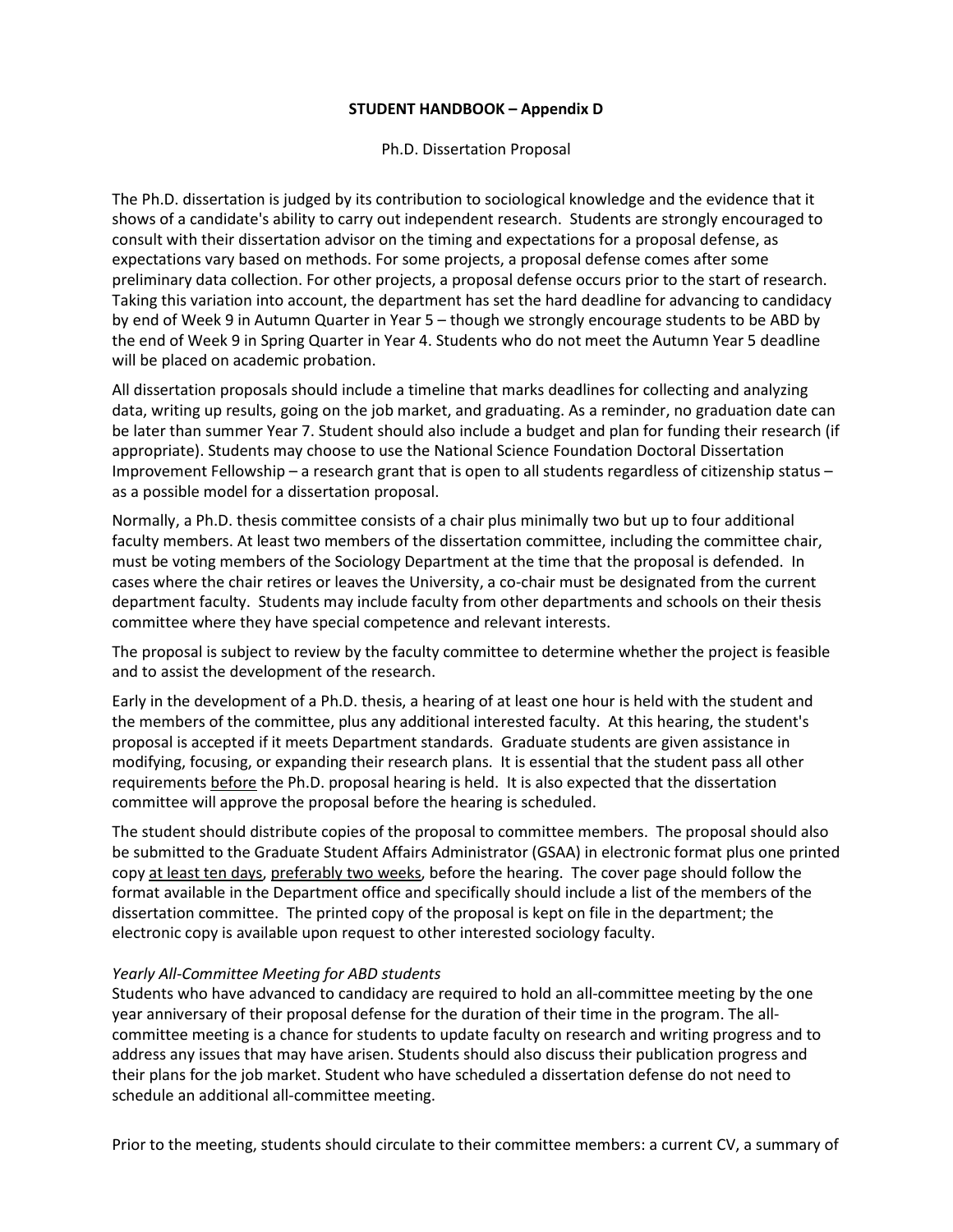research progress to date, a chapter draft or conference paper from the dissertation research, and an up-to-date timeline for completion.

#### **Students who fail to meet deadlines for program requirements will be put on academic probation.**

#### *Some Suggestions for Preparing the Proposal*

- a) State the general idea, describing it in outline form to give an overall picture of the nature and scope of the research. This should not be more than about 200 words.
- b) Describe briefly what has been done by previous investigators in the field which is closely relevant to your proposal. The purpose of this section is to explain to the reader just how your work will add to or improve the existing literature. Normally, one should cite several specific studies, but not a large number.
- c) Expound briefly the theoretical ideas being used, and the abstract nature of the process being studied. Indicate the relations between this specific study and broader issues in sociology. Mention specific hypotheses to be examined, or questions to be answered by the research.
- d) Indicate the type of data to be used and their availability. Some reference should be made to the possibility of alternate forms or sources of data, and to the completeness and reliability of the data being used.
- e) Describe the analytical organization and the specific techniques to be employed. For any unorthodox or dubious aspects, indicate briefly what your operating assumptions are. When possible explain why the techniques being used were adopted as compared with some alternative ones.
- f) Present an outline, even if only rough or approximate, of the finished dissertation.
- g) Make generous use of section headings and subheadings to improve readability of the proposal.
- h) The typical proposal should run about 15-20 pages. There is no need to report specific results or detail of preliminary runs in the proposal, however, one or two tables can often be used advantageously. The bibliography for the proposal should be brief and illustrative only.
- i) The cover page should include the type of information included on the attached sample: (1) Ph.D. proposal; (2) student's name; (3) title of dissertation; (4) committee members; (5) quarter and year. A format for the cover page of the proposal is given on the next page.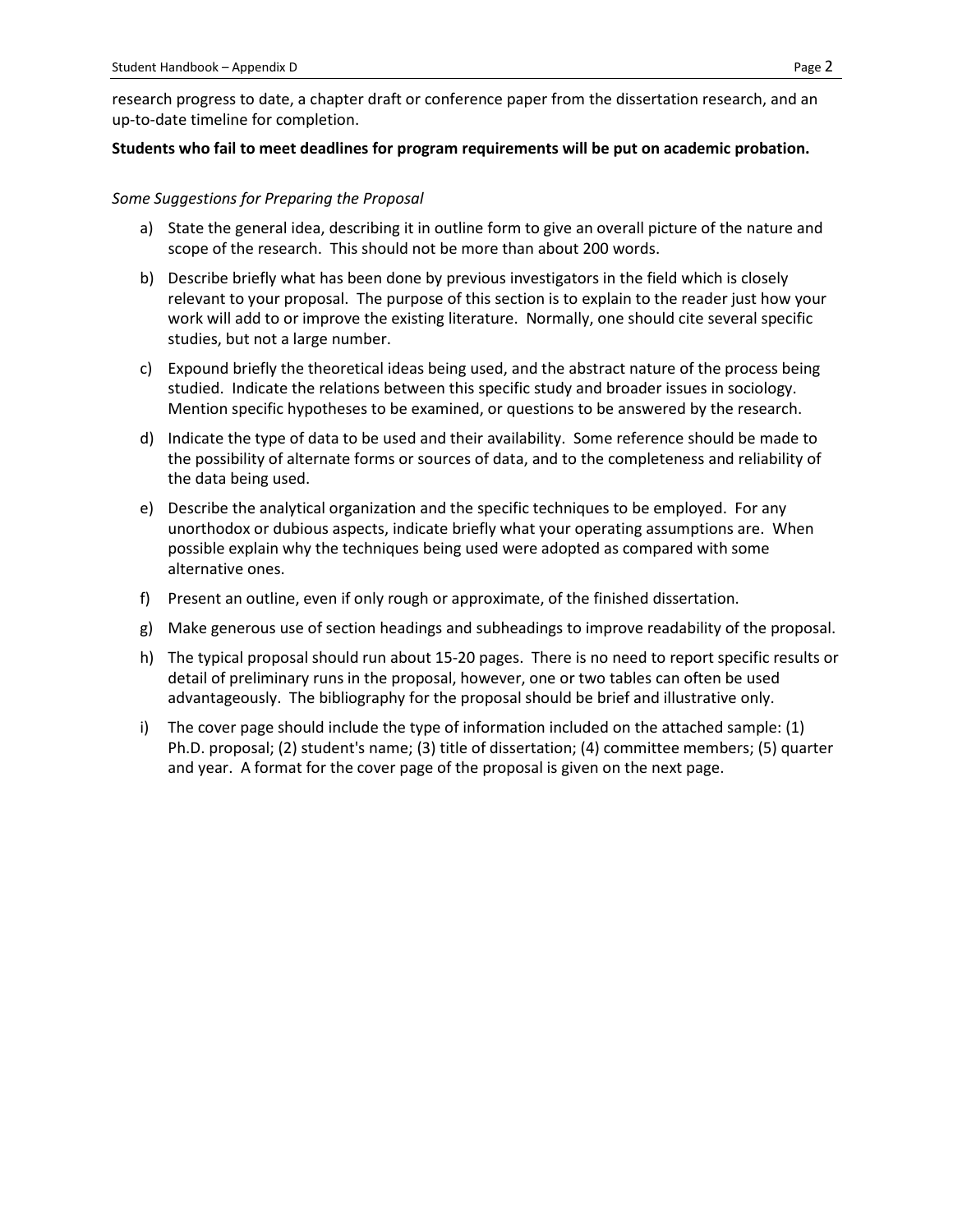[Format for cover page of Dissertation Proposal]

University of Chicago

Department of Sociology

### TITLE IN ALL CAPITAL LETTERS

by

Student Name

Ph.D. Dissertation Proposal

Quarter Year

Committee:

Faculty Name (Chair) Faculty Name Faculty Name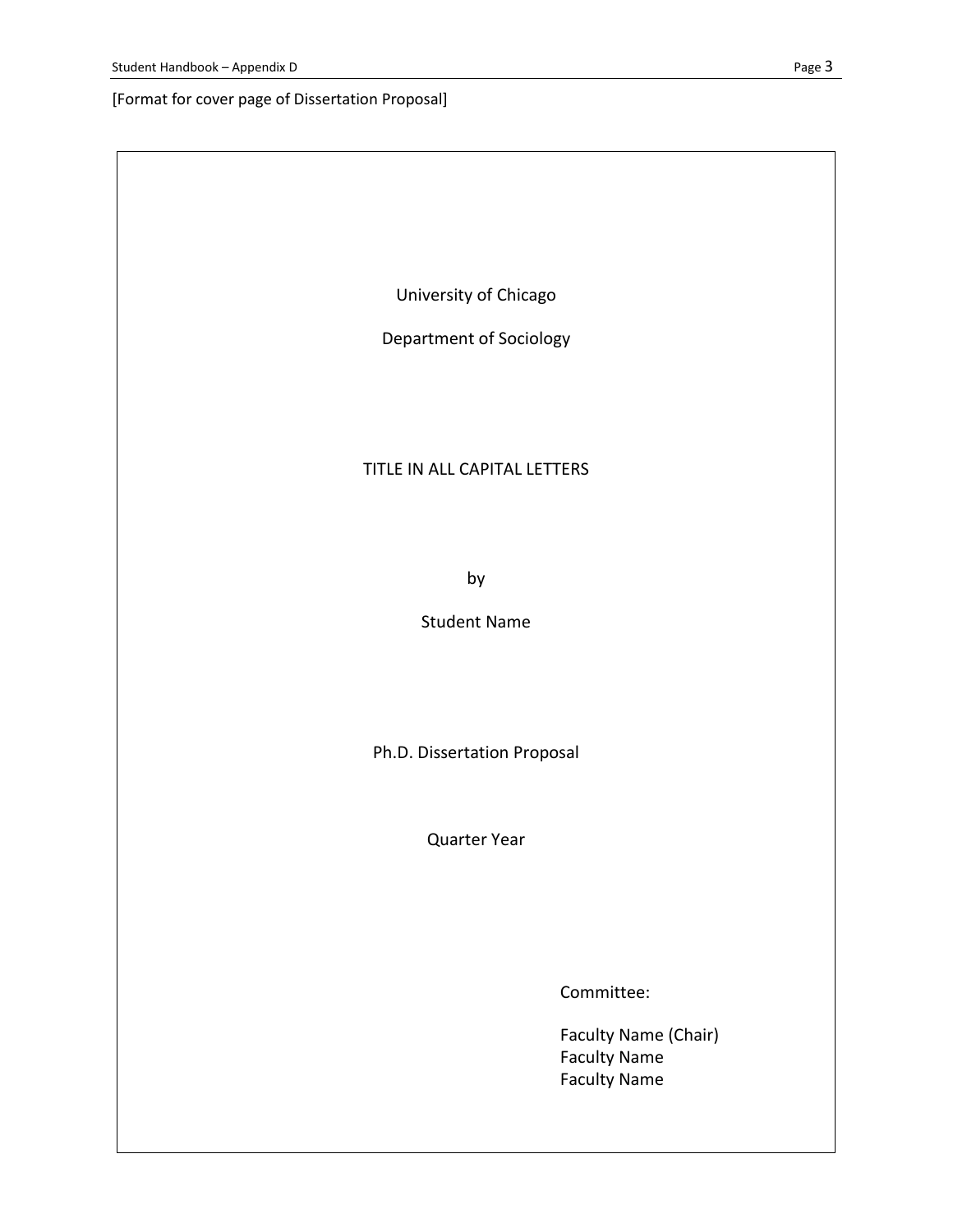# **Student Handbook – Appendix E:** Checklist for Program Requirements

# **COURSEWORK**

# General Required Courses

*Year One*

- ロ Principles of Social Research
- ロ Pro-Seminar

# *In Year One or Two*

- ロ Stats 1 or more advanced stats course
- ロ Stats 2 or more advanced stats course
- ロ The History of Social Theory

# *Year Two*

- ロ Research Practicum with Faculty Reader for QP (Autumn/Winter)
- ロ Writing Seminar (Spring)

# *Year Three*

ロ Dissertation Proposal Writing Seminar (Winter)

# *By the end of Year Three*

ロ 2nd Theory Course:

# Individualized Required Courses

# *Year One* ロ Exam Course 1: A Course from Theory/Knowledge Section  $\Box$  Exam Course 2: ロ Exam Course 3: ロ Exam Course 4:  $\Box$  Exam Course 5: